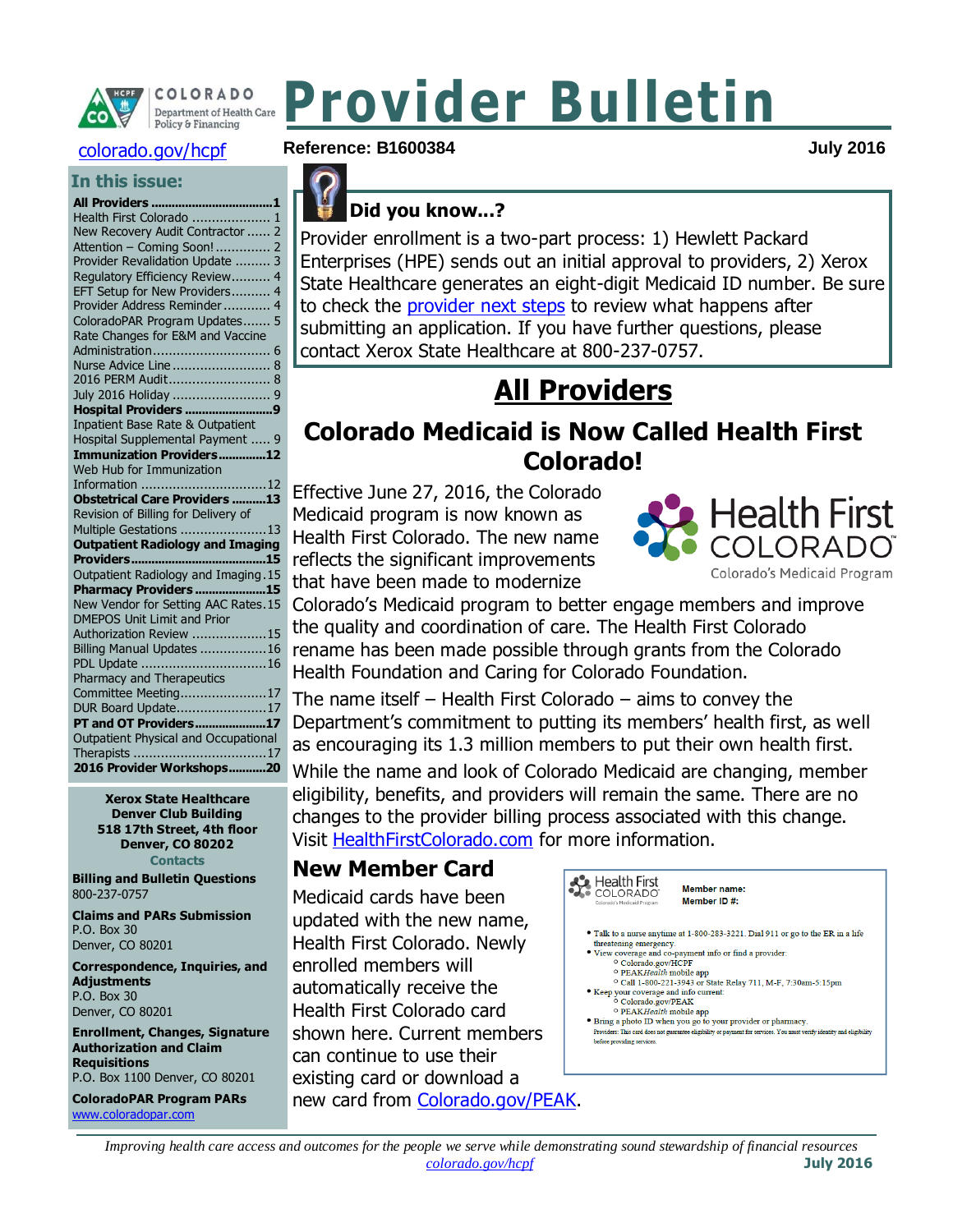The Department is not replacing cards for all members, therefore providers should continue to accept the "old" card.

Visit the Department's [Health First Colorado](http://www.colorado.gov/hcpf/hfc-stakeholders) web page for a schedule of upcoming provider webinars, a link to a recorded presentation, and additional resources to help providers update their patients on this change.

## **New Recovery Audit Contractor**

<span id="page-1-0"></span>The Department is pleased to announce that it has awarded Health Management Systems, Inc. (HMS) a contract to act as the Recovery Audit Contractor (RAC) to align with Executive Order 13520 and Section 6411 of the Affordable Care Act. To learn more about the final rules established for the Health First Colorado RAC program, click [here.](https://www.federalregister.gov/articles/2011/09/16/2011-23695/medicaid-program-recovery-audit-contractors)

The purpose of the RAC is to increase transparency in government and holding agencies accountable for reducing improper Health First Colorado payments while also presenting billing education opportunities that improve the accuracy of claims submitted to the Department for reimbursement. Under the RAC, all provider types will be audited.

The Department contacted multiple stakeholder groups and professional associations for input on the request for proposals (RFP) and resulted in the following changes in the new RAC agreement:

- Stronger quality assurance and control measures to improve the accuracy and quality of audits that are conducted;
- Additional contract language to ensure consistent, meaningful training and education opportunities for providers; and
- Clarity in vendor responsibilities and obligations to the Department and to providers when conducting audits and presenting provider education.

Initially, the RFP was posted in early 2014; however, no bids were received. At the end of 2015, the Department posted a second RFP with the additional scope of inpatient hospital DRG claims. The Department received two vendor responses, which included HMS.

HMS serves as an RAC vendor in several other states around the nation. In addition, the Department is currently contracted with HMS to conduct third-party liability reviews to determine if another party is legally responsible for claims payment. The Department and HMS are working to create a provider outreach plan on the RAC and what providers should expect. Please contact [Kim.Nguyen@hcpf.state.co.us](mailto:Kim.Nguyen@hcpf.state.co.us) with questions.

## <span id="page-1-1"></span>**Attention Health First Colorado and CHP+ Providers – Coming Soon! Big Changes to the Provider Portal, Medicaid Management Information System (MMIS), and Pharmacy Benefits Management System (PBMS)**

As part of the Colorado Medicaid Management Innovation and Transformation (COMMIT) project, the Department will be launching several new provider-facing systems on October 31, 2016. Two of these new systems will affect the way providers submit claims and receive payment. These are:

1. Colorado interChange - a new claims processing and eligibility verification system and,



2. PBMS - a new pharmacy point of sale system.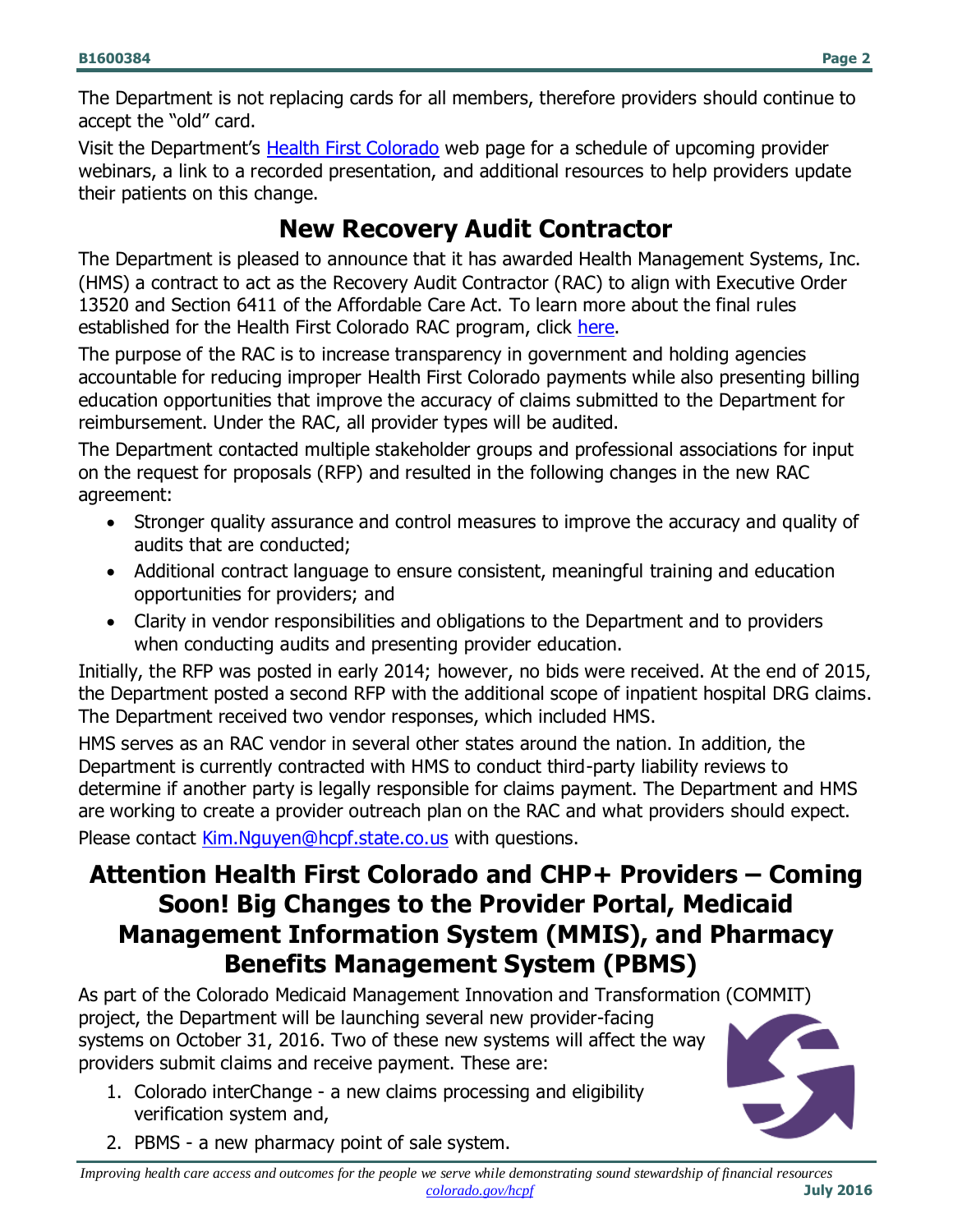Over the next several months, the Department will work to inform and prepare our provider network for these changes. In addition to the update methods mentioned below, the Department will be hosting a series of live webinars that will allow providers to have all their questions answered. Both webinar and training schedules will be released later in July 2016.

### **Get the Updates That Matter to You!**

[Sign-up](http://goo.gl/forms/zp5jIwcyxI) for our email distribution list today, and we'll send you need-to-know information, **specific to your provider type or business**, straight to your email inbox.

### **Other Ways to Stay Informed**

The Department will keep providers informed and help you prepare for the upcoming changes. Look for general information and updates posted in the [Provider Bulletins,](https://www.colorado.gov/hcpf/bulletins) [At a Glance,](https://www.colorado.gov/hcpf/publications) and on the [Department website.](https://www.colorado.gov/hcpf/our-providers)

# <span id="page-2-0"></span>**Health First Colorado Provider Revalidation Important Update!**



**Starting October 31, 2016, providers that are not enrolled in the Colorado interChange will not have access for claims submissions, member eligibility verifications, or any other business.** 

The deadline for Health First Colorado provider revalidation is rapidly approaching! By completing the enrollment/revalidation process now through the [Online Provider Enrollment](https://colorado-provider-portal.xco.dcs-usps.com/hcp_v500/provider/Home) (OPE) tool, providers will ensure they do not

experience delays in payment because of not being enrolled when the claims management system, Colorado interChange, launches on October 31, 2016. Because revalidation may take several weeks, providers are strongly encouraged to **begin revalidation before August 1, 2016**.

Please **do not** begin the application before reviewing all of the training resources available online. An incorrect or incomplete application requires additional review that **may add weeks** to your application's processing time. [Enrollment and Revalidation Instructions](https://www.colorado.gov/hcpf/revalidation-and-enrollment-instructions) are available online. Be sure to review the [Information by Provider Type](https://www.colorado.gov/pacific/hcpf/information-provider-type) before you begin the online training, as it will help you select the correct training. The [Provider Enrollment Manual](https://cohcpf.adobeconnect.com/p8eeuhgqa5f/) also includes valuable information to help you complete your application(s) correctly.

## **Got Enrollment or Revalidation Questions? We've Got Answers**

The Health First Colorado Enrollment and Revalidation Information Center is available for you! Whether you have general enrollment questions, questions about the status of your application, or simply want help getting started, provider enrollment specialists are here to help. Providers may call:

#### **Health First Colorado Enrollment and Revalidation Information Center**

800-237-0757, option 5 Available Monday through Friday from 8:00 a.m. - 5:00 p.m. Closed between 12:00 p.m. - 1:00 p.m.

If a specialist is unavailable, please leave a voicemail with your name, a brief message, application tracking number, and a phone number so that a specialist may promptly return your call.

Questions may still be submitted via email to **Provider. Questions@state.co.us.** Email response time is currently three to five business days. The Department is also hosting weekly Technical Assistance (TA) calls on Tuesdays throughout the month of July. Providers don't have to register for a specific date but may [login to the virtual meeting](https://cohcpf.adobeconnect.com/provider-revalidation/) at 1:00 p.m. on Tuesdays.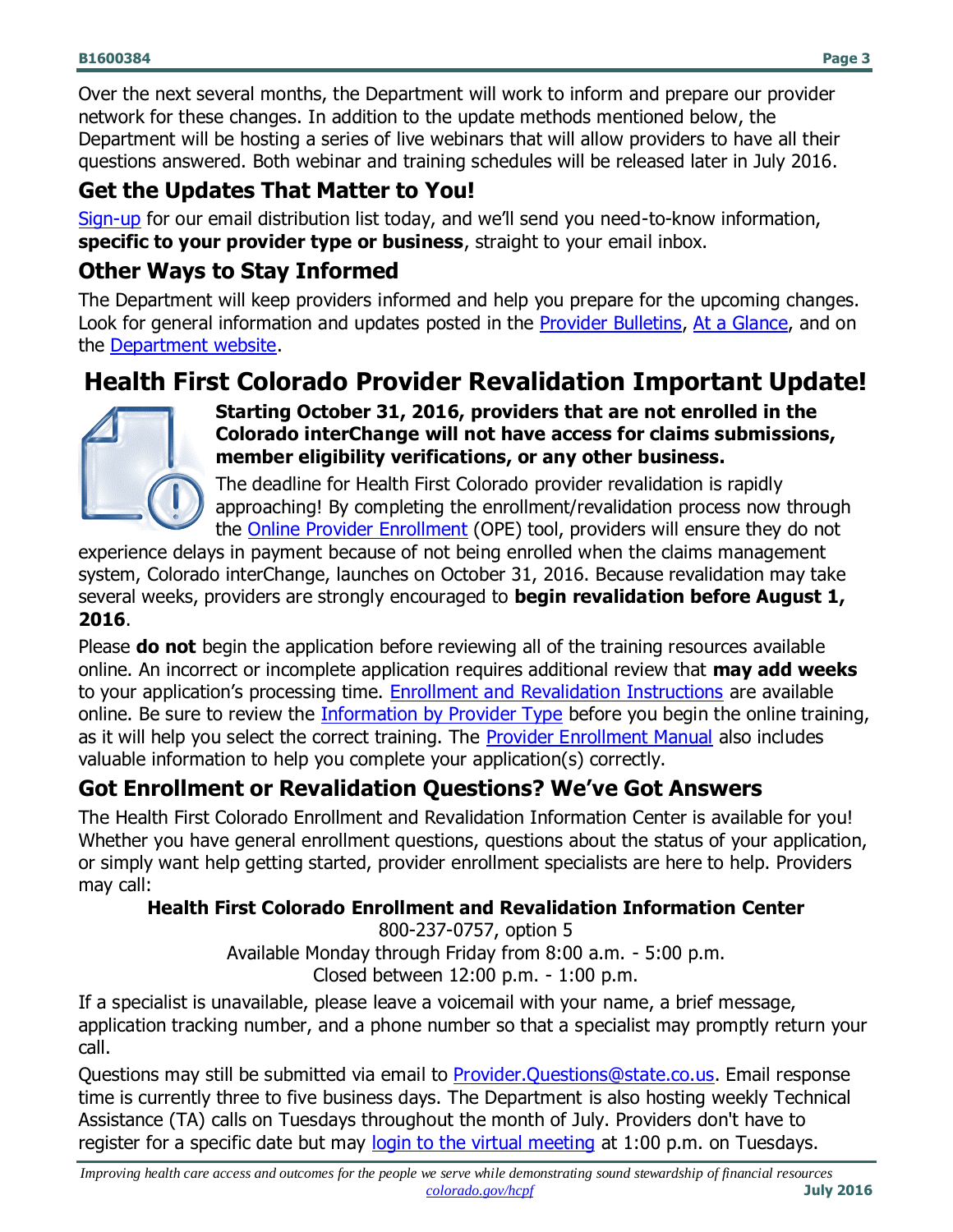## **Regulatory Efficiency Review**

<span id="page-3-0"></span>Executive Order D 2012-002 (EO 2), later codified by the Colorado General Assembly at Section 24-4-103.3 CRS (2014), requires that state agencies review, on a continuing basis, all existing rules to ensure they use the best, most innovative and least burdensome tools for achieving their goals. This periodic review and evaluation of rules is a core component of the Department's regulatory administrative process.

State agencies are also required to provide an appropriate opportunity for public input. In doing so, the Department is allowed the flexibility to structure public input to fit the particular issues and circumstances of the rules under review. Specifically, the public must be given a meaningful opportunity to comment on the existing rules under review in the context of the criteria established.

<span id="page-3-1"></span>Please visit the [Regulatory Efficiency Review](https://www.colorado.gov/pacific/hcpf/regulatory-efficiency-review) website for a full list of the rules the Department is reviewing for 2016 and the five-year schedule.

## **Electronic Funds Transfer (EFT) Setup for New Provider Enrollments**

New providers who enroll through the Online Provider Enrollment tool before interChange golive must take an additional step to setup EFT. In order to set up EFT, providers must **mail** the following documents directly to Xerox:

- 1. A copy of their W-9
- 2. The **Electronic Funds Transfer** form
- 3. A voided check or bank letter

These documents may be mailed to Provider Enrollment at:

#### **Xerox Provider Enrollment PO Box 1100 Denver, CO 80201**

<span id="page-3-2"></span>Please contact Xerox Provider Services at 800-237-0757 with questions.

## **Provider Address Reminder**

The Department stresses the importance of having accurate provider address information. The MMIS stores three addresses for each provider, including Billing, Location, and Mail-To. All addresses should include the entire nine-digit zip code. Please visit [USPS.com](https://tools.usps.com/go/ZipLookupAction_input) to verify your complete nine-digit zip code.

Providers have two ways to update their address:

- 1. Via the [Web Portal](https://sp0.hcpf.state.co.us/Mercury/login.aspx)
	- o Additional information is available in the **MMIS Provider Data Maintenance User Guide**.
- 2. Via mail utilizing the [Provider Enrollment Update Form](https://www.colorado.gov/pacific/sites/default/files/Provider_Enrollment_Update_Form_bl.pdf)

Please contact Xerox State Healthcare at 800-237-0757 with questions.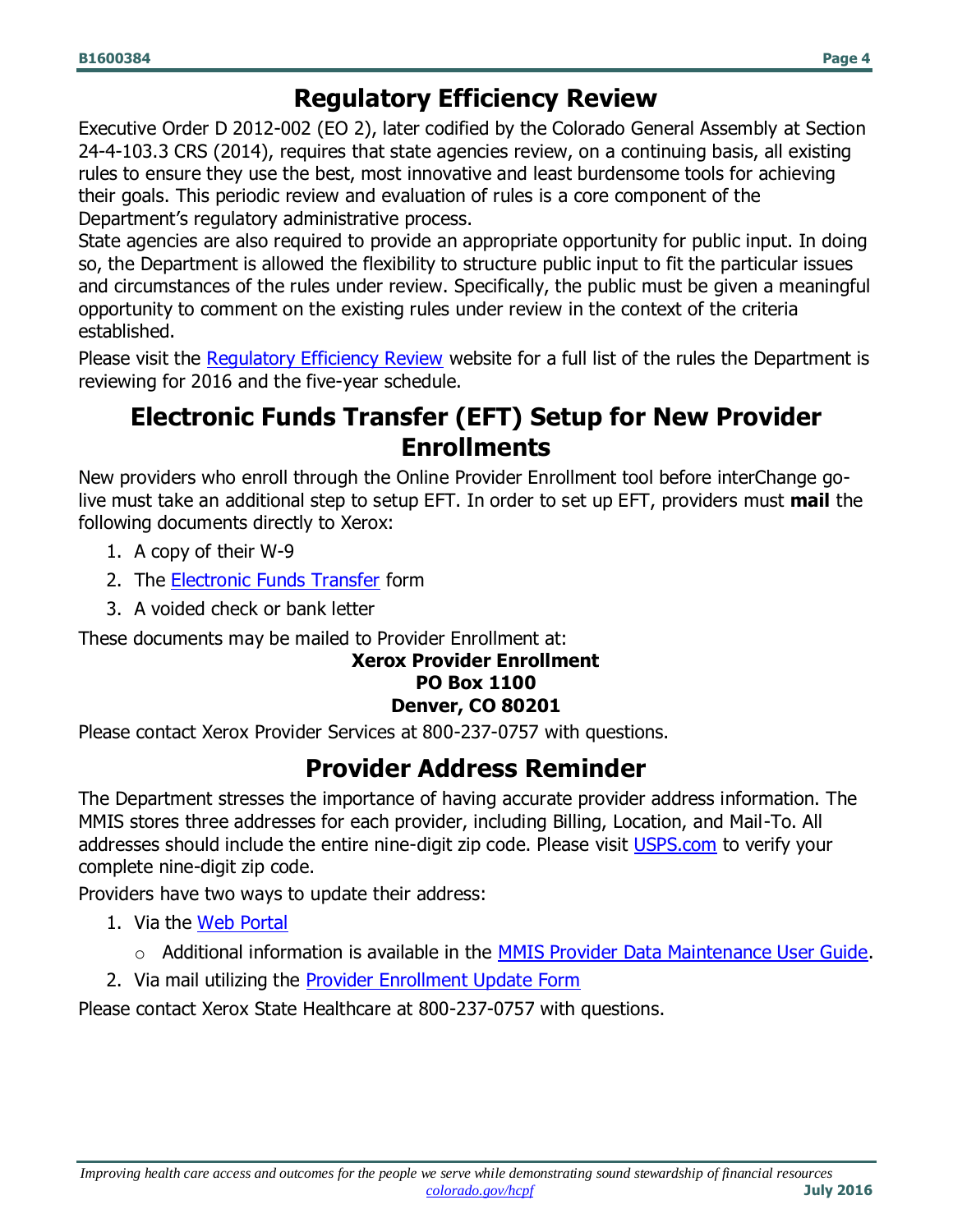## **ColoradoPAR Program Updates**

#### <span id="page-4-0"></span>**Reminder: Durable Medical Equipment Supplies Needed for Hospital Discharge**

The Department understands the importance of timely processing of prior authorization requests (PARs) for hospitalized members who need equipment at the time of discharge. When requesting equipment and related supplies required for the safe discharge of a member

from the hospital, it is crucial to answer the following information on the "Start" tab in eQSuite®:

- 1. Anticipated or actual delivery date.
- 2. The equipment/supplies are being requested to support managing the medical condition at home.
- 3. If the member is in the hospital, provide the anticipated discharge date.

| Has the itemalready been delivered?                                                             | Yes<br>∍<br>No<br>↷ |  |
|-------------------------------------------------------------------------------------------------|---------------------|--|
| Anticipated or actual delivery date:                                                            |                     |  |
| Where does the bene reside?                                                                     | (None)              |  |
| The equipment/supplies are being requested to support managing their medical condition at home: | Yes<br>No           |  |
| If the client is in the hospital provide the anticipated discharge date:                        |                     |  |

**Note:** Information specific to the delivery of equipment and related supplies to manage a medical condition at home and the anticipated discharge date help eQHealth Solutions' staff prioritize the review of these requests.

## **Reminder: Supporting Documentation/Attachments**

The supporting documentation needed for medical necessity review must be included with each PAR. PARs submitted without the required documentation may result in a technical denial for lack of information (LOI) after four business days.

Please use these helpful tips to avoid receiving a technical denial:

1. Have all of the required clinical documentation available at the time of PAR submission. At least **one** of the uploaded documents must include the required attachment type for the service type, as shown in the table below.

| <b>Service Type</b>       | <b>Required Attachment Type</b>                                          |
|---------------------------|--------------------------------------------------------------------------|
| Audiology                 | Prescription for services and other supporting<br>documents              |
| Diagnostic Imaging        | Order for study                                                          |
| Durable Medical Equipment | Other supporting documents (including<br>Questionnaires when applicable) |
| Long-Term Home Health     | Point of contact and other supporting documents                          |
| Medical/Surgical          | Supporting clinical documentation                                        |
| <b>Molecular Testing</b>  | Prescription for services and other supporting<br>documents              |

*Improving health care access and outcomes for the people we serve while demonstrating sound stewardship of financial resources [colorado.gov/hcpf](http://colorado.gov/hcpf)* **July 2016**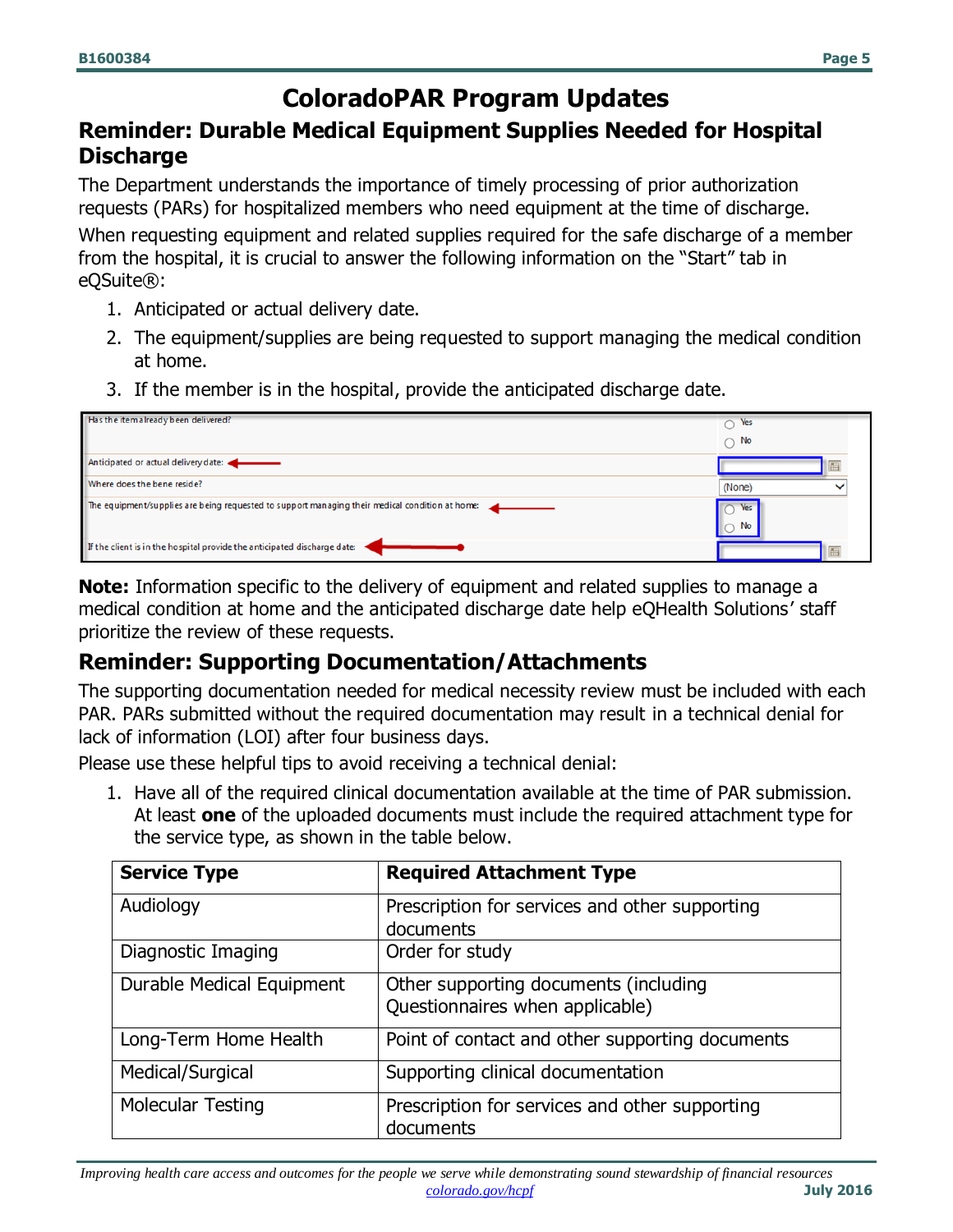| Private Duty Nursing (PDN) | Medicaid PDN Acuity Tool                                    |
|----------------------------|-------------------------------------------------------------|
|                            | Point of contact and other supporting documents             |
| <b>Therapy</b>             | Prescription for services and other supporting<br>documents |
| Vision                     | Prescription for services and other supporting              |
|                            | documents                                                   |

2. After uploading the documents or printing the appropriate eQHealth fax cover sheet and faxing it in with the necessary documents, click the Attachments tab to check the record status. The record status will indicate "At Nurse Review" for successfully linked attachments.

|                                                                  | <b>Attachments</b> |                  |                   |                  |  |                   |            |                          |                        |                                     |                |                     |               |
|------------------------------------------------------------------|--------------------|------------------|-------------------|------------------|--|-------------------|------------|--------------------------|------------------------|-------------------------------------|----------------|---------------------|---------------|
| In Process<br><b>Completed Outpatient</b><br>Completed Inpatient |                    |                  |                   |                  |  |                   |            |                          |                        |                                     |                |                     |               |
|                                                                  | <b>ReviewID</b>    | <b>Client ID</b> | <b>First Name</b> | <b>Last Name</b> |  | <b>Admit Date</b> | <b>PAR</b> | <b>Account</b><br>Number | Receipt<br><b>Date</b> | <b>Record</b><br><b>Status</b>      |                |                     |               |
|                                                                  | 2189635            |                  |                   |                  |  | 05/16/2016        |            |                          | 05/11/2016             | <b>At</b><br>Nurse<br>Review        | Open<br>Review | Link<br>Attachment  | Attachment(s) |
|                                                                  | 2260017            |                  |                   |                  |  | 05/18/2016        |            |                          | 05/19/2016             | At<br><b>Nurse</b><br><b>Review</b> | Open<br>Review | Link<br>Attachment  | Attachment(s) |
|                                                                  | 2270345            |                  |                   |                  |  | 05/19/2016        |            |                          | 05/19/2016             | At<br>Nurse<br>Review               | Open<br>Review | Link<br>Attachment  | Attachment(s) |
|                                                                  |                    |                  |                   |                  |  |                   |            |                          |                        | At                                  | $\sim$         | <b>Carlo Carlos</b> |               |

<span id="page-5-0"></span>Please contact eQHealth Solutions Customer Service at 888-801-9355 with questions.

## **Rate Changes for Evaluation and Management (E&M) and Vaccine Administration Services**

The Health First Colorado reimbursement rates for E&M procedure codes and vaccine administration procedure codes are changing. The Department reimbursed these codes at a Medicare equivalent rate to comply with Section 1202 of the Affordable Care Act (ACA) for Calendar Year 2013 and Calendar Year 2014 and temporarily extended the Medicare equivalent

rate through June 2016. The funding to reimburse the E&M and vaccine administration codes at a Medicare equivalent rate has ended. Effective July 1, 2016, the E&M and vaccine administration services will be reimbursed at the December 2012 level, except as noted below.

From July 1, 2016 through June 30, 2017, through the efforts of the Department and provider associations, one year of additional funding is authorized to reimburse several E&M categories and vaccine administrations higher than the Health First Colorado rates in place in



December 2012 (prior to the implementation of Section 1202). The E&M categories with temporary funding are standard office visits, preventive care office visits, newborn visits, neonatal and pediatric critical care visits, and counseling visits. These rates are scheduled to return to the December 2012 level on July 1, 2017.

Categories of E&M that did not receive additional funding will be reimbursed at the December 2012 level starting July 1, 2016. These include emergency room visits, inpatient visits, critical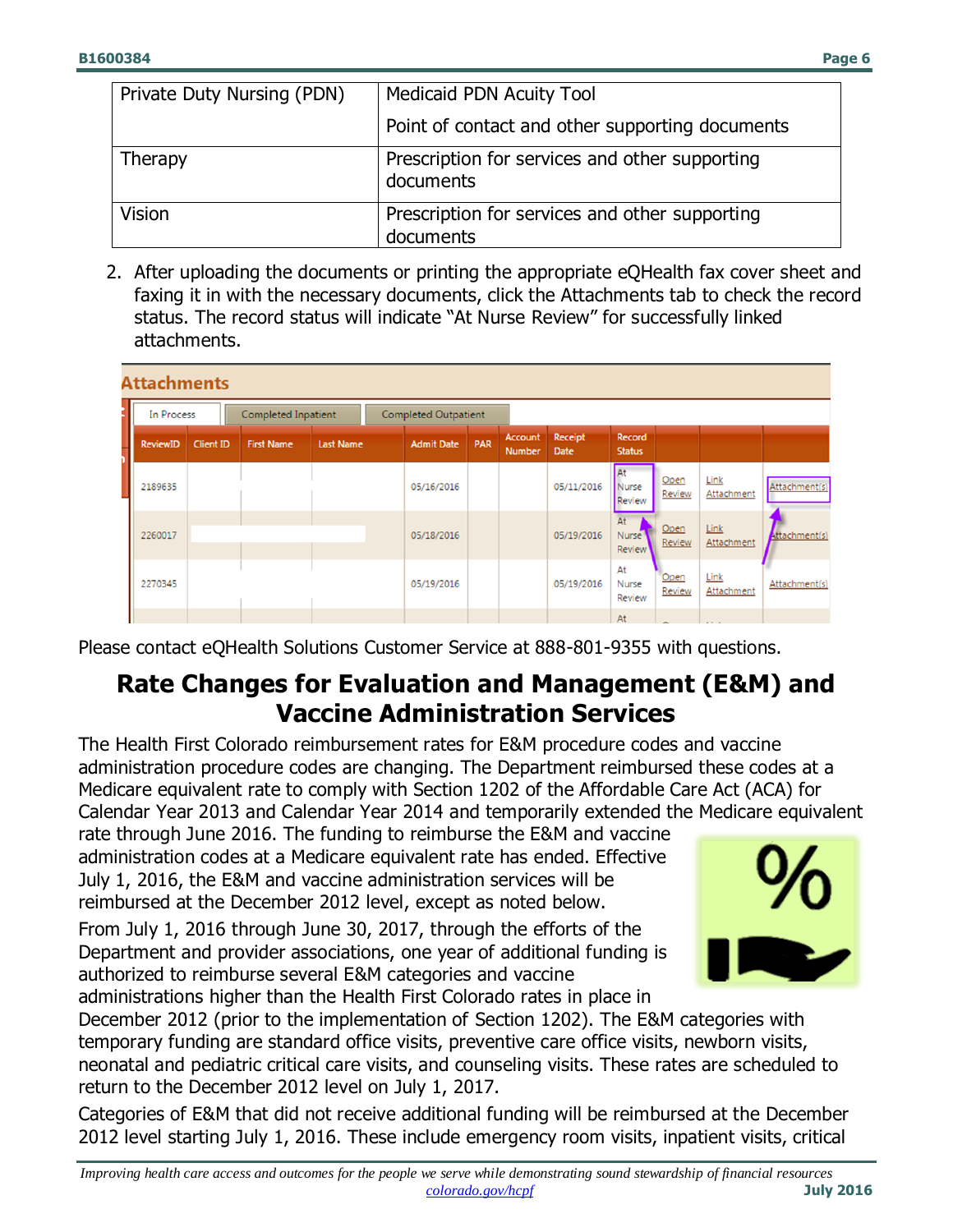care visits (excluding neonatal and pediatric critical care visits), home visits, when visits are prolonged, and standby/warfarin/interdisciplinary conference visits.

Please refer to the E&M and Vaccine Administration Services rates appendix below for specific procedure codes in each category. The reimbursement amount for the procedure codes is also in the [appendix](https://www.colorado.gov/pacific/sites/default/files/Evaluation%20and%20Management%20and%20Vaccine%20Administration%20Services%20Rates%200616.pdf). The appendix may also be found on the Provider Rates and Fee Schedule website.

#### **Evaluation and Management and Vaccine Administration Services Rates Appendix**

| <b>Categories with temporary funding</b>     | <b>Codes</b>             |
|----------------------------------------------|--------------------------|
| Immunization Administration                  | 90460-90461, 90471-90474 |
| <b>Office Visit</b>                          | 99201-99205, 99211-99215 |
| <b>Preventive Medicine Visits</b>            | 99381-99397              |
| <b>Newborn Visits</b>                        | 99460-99465, 99477-99486 |
| Critical Care Visit - Neonatal and Pediatric | 99466-99476              |
| Counseling and Health Risk Assessments       | 99401-99414              |
| <b>Categories without temporary funding</b>  |                          |
| <b>Emergency Department Visit</b>            | 99281-99288              |

| <b>Emergency Department Visit</b>         | 99281-99288              |
|-------------------------------------------|--------------------------|
| <b>Inpatient/facility Visit</b>           | 99217-99239, 99304-99337 |
| <b>Critical Care Visit</b>                | 99291-99292              |
| Home Visit                                | 99341-99350              |
| <b>Prolonged Visits</b>                   | 99354-99359, 99415-99416 |
| Standby, Warfarin, Interdisciplinary conf | 99360-99368              |

#### **Rates Effective July 1, 2016**

| <b>Procedure</b> | <b>Rate</b> | <b>Procedure</b> | Rate     | <b>Procedure</b> | <b>Rate</b> |
|------------------|-------------|------------------|----------|------------------|-------------|
| Code             |             | Code             |          | Code             |             |
| 90460            | \$18.93     | 99304            | \$65.23  | 99386            | \$134.82    |
| 90471            | \$18.93     | 99305            | \$90.66  | 99387            | \$146.51    |
| 90472            | \$10.99     | 99306            | \$116.07 | 99391            | \$88.12     |
| 90473            | \$18.93     | 99307            | \$32.24  | 99392            | \$94.12     |
| 90474            | \$10.99     | 99308            | \$49.55  | 99393            | \$93.80     |
| 99201            | \$37.99     | 99309            | \$66.12  | 99394            | \$102.64    |
| 99202            | \$65.28     | 99310            | \$96.80  | 99395            | \$104.86    |
| 99203            | \$94.74     | 99315            | \$48.13  | 99396            | \$111.77    |
| 99204            | \$145.48    | 99316            | \$62.85  | 99397            | \$120.33    |
| 99205            | \$181.20    | 99318            | \$68.18  | 99401            | \$32.22     |
| 99211            | \$17.60     | 99324            | \$45.53  | 99402            | \$55.25     |
| 99212            | \$38.31     | 99325            | \$66.04  | 99403            | \$76.99     |
| 99213            | \$64.01     | 99326            | \$107.12 | 99404            | \$98.75     |
| 99214            | \$94.43     | 99327            | \$139.04 | 99406            | \$12.22     |
| 99215            | \$126.41    | 99328            | \$164.36 | 99407            | \$24.12     |
| 99217            | \$55.29     | 99334            | \$45.61  | 99408            | \$31.39     |

*Improving health care access and outcomes for the people we serve while demonstrating sound stewardship of financial resources*<br>**July 2016**  $\frac{\text{color/}{\text{20}}\text{color/}{\text{20}}}{\text{color/}{\text{20}}\text{rule}}$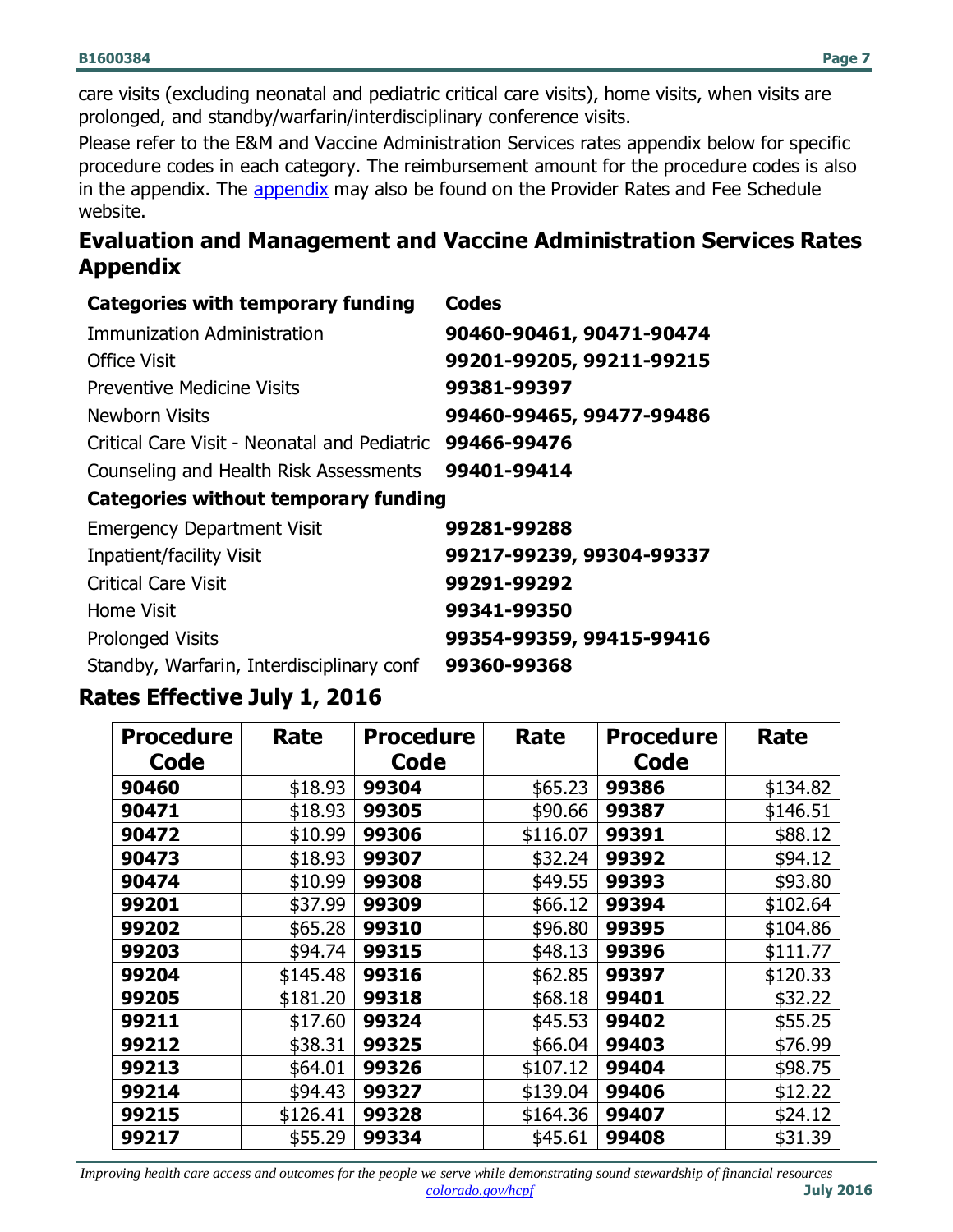| 99218 | \$51.99  | 99335 | \$70.06  | 99409 | \$64.26  |
|-------|----------|-------|----------|-------|----------|
| 99219 | \$85.44  | 99336 | \$99.32  | 99411 | \$14.54  |
| 99220 | \$120.20 | 99337 | \$142.31 | 99412 | \$18.97  |
| 99221 | \$72.57  | 99341 | \$47.86  | 99460 | \$82.99  |
| 99222 | \$99.88  | 99342 | \$66.04  | 99461 | \$86.31  |
| 99223 | \$146.89 | 99343 | \$104.49 | 99462 | \$36.95  |
| 99224 | \$20.48  | 99344 | \$136.73 | 99463 | \$100.57 |
| 99225 | \$36.34  | 99345 | \$164.36 | 99464 | \$64.32  |
| 99226 | \$54.35  | 99347 | \$43.31  | 99465 | \$129.60 |
| 99231 | \$30.26  | 99348 | \$65.12  | 99466 | \$230.63 |
| 99232 | \$54.14  | 99349 | \$95.06  | 99467 | \$108.05 |
| 99233 | \$77.59  | 99350 | \$133.12 | 99468 | \$818.85 |
| 99234 | \$104.20 | 99354 | \$76.46  | 99469 | \$399.11 |
| 99235 | \$137.43 | 99355 | \$75.23  | 99471 | \$750.01 |
| 99236 | \$170.98 | 99356 | \$69.63  | 99472 | \$352.90 |
| 99238 | \$55.37  | 99357 | \$69.87  | 99475 | \$505.93 |
| 99239 | \$79.49  | 99360 | \$55.74  | 99476 | \$305.89 |
| 99281 | \$16.56  | 99363 | \$92.54  | 99477 | \$304.68 |
| 99282 | \$31.14  | 99364 | \$31.84  | 99478 | \$120.85 |
| 99283 | \$50.09  | 99381 | \$97.92  | 99479 | \$109.58 |
| 99284 | \$92.59  | 99382 | \$102.03 | 99480 | \$105.52 |
| 99285 | \$138.05 | 99383 | \$106.44 |       |          |
| 99291 | \$214.56 | 99384 | \$120.33 |       |          |
| 99292 | \$95.54  | 99385 | \$116.85 |       |          |

<span id="page-7-0"></span>Please contact [Richard.Delaney@state.co.us](mailto:Richard.Delaney@state.co.us) with questions.

# **Health First Colorado Nurse Advice Line**

Please remind Health First Colorado members that the Health First Colorado Nurse Advice Line is available 24-hours a day, 7-days a week at 800-283-3221. This is a triage call answered by a nurse to help members determine the best level of care required.

# **2016 Payment Error Rate Measurement (PERM) Audit**

<span id="page-7-1"></span>Starting this summer, the Centers for Medicare and Medicaid Services (CMS) will begin its 2016 PERM audit on Health First Colorado and Child Health Plan Plus (CHP+) programs. CMS will randomly select a set number of paid or denied claims from October 1, 2015 to September 30, 2016 for review.

CMS has contracted with Chickasaw Nation Industries (CNI) Advantage who will contact providers by phone and letter to request medical records that support the claims providers submitted for payment. CNI Advantage will



review the medical records to determine if the payment for the corresponding claim was justified. Providers will have 75 calendar days to provide medical record documentation to CNI Advantage.

If the initially submitted medical record documentation is not sufficient, CNI Advantage will contact providers to request additional documentation. Providers then have 15 calendar days to provide the additional documentation. If documentation is not provided, or is insufficient, the provider's claim(s) will be considered in error, and the Department will initiate recovery for the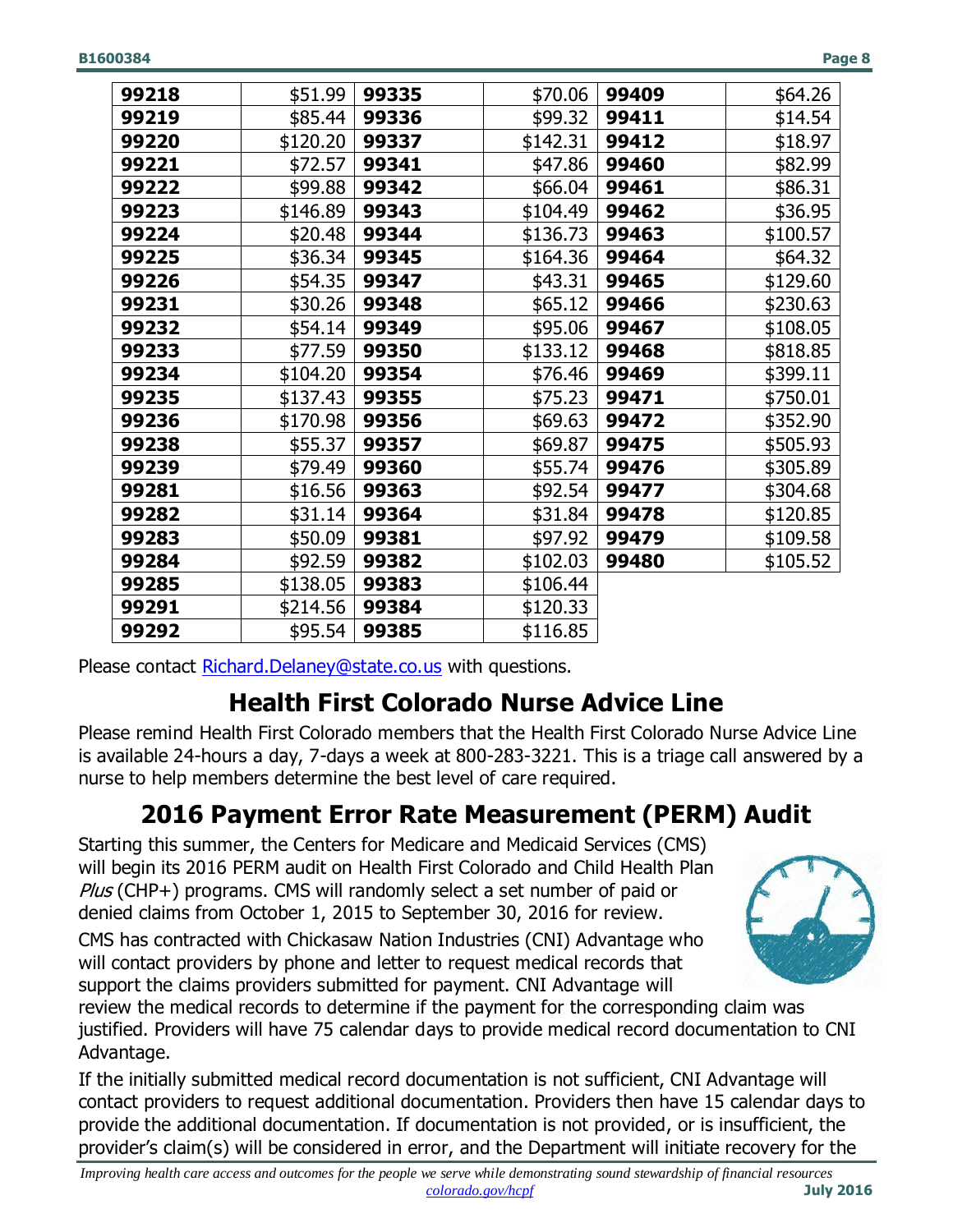monies associated with the claim from the provider. The Department will also investigate the reasons why the provider did not submit proper documentation.

#### **Provider Education Calls**

CMS will host Provider Education Sessions on June 21, June 29, July 19 and July 27 to give providers an opportunity to learn more about PERM, provider responsibilities, and best practices. Please review the [CMS flyer](https://www.cms.gov/Research-Statistics-Data-and-Systems/Monitoring-Programs/PERM/Downloads/2016EducationSessionInvitation.pdf) for more information on the Provider Education Sessions. Providers may also visit the CMS [PERM](https://www.colorado.gov/pacific/hcpf/payment-error-rate-measurement-perm) website and the Department PERM website for more information.

### **What is PERM?**



The PERM is a federally mandated audit that occurs once every three years. This is a review of claim payments and eligibility determination decisions made for the Health First Colorado and CHP+ programs for accuracy and to ensure that states only pay for appropriate claims. The collection and review of protected health

information contained in medical records for payment review purposes is authorized by U.S. Department of Health and Human Services regulations at [45 C.F.R. 164.512\(d\),](https://www.gpo.gov/fdsys/pkg/CFR-2015-title45-vol1/pdf/CFR-2015-title45-vol1-part164-subpartE.pdf) as a disclosure authorized to carry out health oversight activities, pursuant to the [Health Insurance Portability](https://www.colorado.gov/pacific/hcpf/health-insurance-portability-and-accountability-act-hipaa-0)  [and Accountability Act of 1996 \(HIPAA\);](https://www.colorado.gov/pacific/hcpf/health-insurance-portability-and-accountability-act-hipaa-0) CMS PERM Review Contractor activities are performed under this regulation.

Please contact CMS at [PERMProviders@cms.hhs.gov](mailto:PERMProviders@cms.hhs.gov) or [Matt.Ivy@state.co.us](mailto:Matt.Ivy@state.co.us) or 303-866-2706 with questions.

# **July 2016 Holiday**

## <span id="page-8-0"></span>**Independence Day Holiday**

Due to the Independence Day holiday on **Monday, July 4, 2016**, State offices, Xerox State Healthcare, DentaQuest, and the ColoradoPAR Program will be closed. The receipt of warrants and EFTs may be delayed due to processing at the United States Postal Service or providers' individual banks.



# **Hospital Providers**

## <span id="page-8-2"></span><span id="page-8-1"></span>**Inpatient Base Rate & Outpatient Hospital Supplemental Medicaid Payment**

## **Percentage Adjustment Factors for Federal Fiscal Year (FFY) 2015-16**

In June 2016, hospital providers were notified of the percentage adjustment factor, by facility, for the Inpatient Base Rate Hospital Supplemental Medicaid Payment and Outpatient Hospital Supplemental Medicaid Payment funded through the Hospital Provider Fee program. The Inpatient Base Rate Hospital Supplemental Medicaid Payment equals the Medicaid Base Rate without Add-ons, multiplied by a percentage adjustment factor, multiplied by Medicaid discharges, multiplied by average Medicaid case mix. The Outpatient Hospital Supplemental Medicaid Payment equals the estimated Outpatient billed costs multiplied by an Outpatient percentage adjustment factor. The percentage adjustment factors are listed in Attachment A of this bulletin.

Please contact [Jeff.Wittreich@state.co.us](mailto:Jeff.Wittreich@state.co.us) or 303-866-2456 with questions.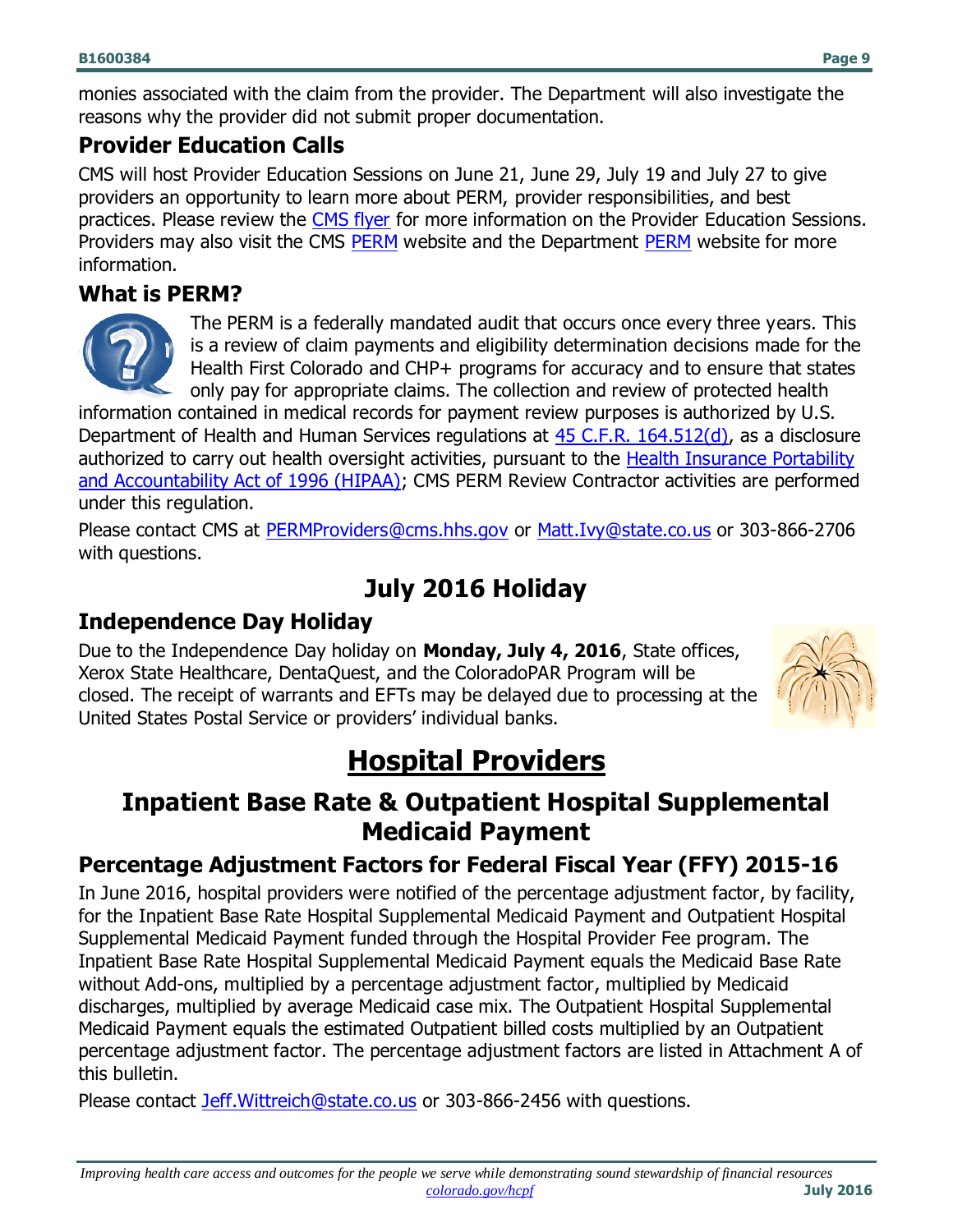| <b>Attachment A</b>                                              |                                                                                                |                                                                                                 |  |  |  |  |
|------------------------------------------------------------------|------------------------------------------------------------------------------------------------|-------------------------------------------------------------------------------------------------|--|--|--|--|
| <b>Hospital</b>                                                  | <b>FFY 2015-16</b><br><b>Inpatient</b><br><b>Percentage</b><br><b>Adjustment</b><br>Factor (%) | <b>FFY 2015-16</b><br><b>Outpatient</b><br><b>Percentage</b><br><b>Adjustment</b><br>Factor (%) |  |  |  |  |
| Animas Surgical Hospital                                         | 132.03%                                                                                        | 43.35%                                                                                          |  |  |  |  |
| Arkansas Valley Regional Medical Center                          | 103.00%                                                                                        | 53.94%                                                                                          |  |  |  |  |
| <b>Aspen Valley Hospital</b>                                     | 103.00%                                                                                        | 53.94%                                                                                          |  |  |  |  |
| <b>Banner Health Fort Collins</b>                                | 119.37%                                                                                        | 43.00%                                                                                          |  |  |  |  |
| <b>Boulder Community Hospital</b>                                | 51.50%                                                                                         | 27.30%                                                                                          |  |  |  |  |
| Castle Rock Adventist Hospital                                   | 51.50%                                                                                         | 27.30%                                                                                          |  |  |  |  |
| Centura Health - Avista Adventist Hospital                       | 128.06%                                                                                        | 51.07%                                                                                          |  |  |  |  |
| Centura Health - Littleton Adventist Hospital                    | 128.06%                                                                                        | 51.07%                                                                                          |  |  |  |  |
| Centura Health - Ortho Colorado                                  | 51.50%                                                                                         | 27.30%                                                                                          |  |  |  |  |
| Centura Health - Parker Adventist Hospital                       | 51.50%                                                                                         | 27.30%                                                                                          |  |  |  |  |
| Centura Health - Penrose - St. Francis Health<br><b>Services</b> | 51.50%                                                                                         | 27.30%                                                                                          |  |  |  |  |
| Centura Health - Porter Adventist Hospital                       | 51.50%                                                                                         | 27.30%                                                                                          |  |  |  |  |
| Centura Health - Saint Anthony Central<br>Hospital               | 51.50%                                                                                         | 27.30%                                                                                          |  |  |  |  |
| Centura Health - Saint Anthony North Hospital                    | 51.50%                                                                                         | 27.30%                                                                                          |  |  |  |  |
| Centura Health - Saint Anthony Summit<br>Hospital                | 132.03%                                                                                        | 43.35%                                                                                          |  |  |  |  |
| Centura Health - St. Mary-Corwin Medical<br>Center               | 119.37%                                                                                        | 43.00%                                                                                          |  |  |  |  |
| Centura Health - St. Thomas More Hospital                        | 132.03%                                                                                        | 43.35%                                                                                          |  |  |  |  |
| Children's Hospital Colorado                                     | 9.30%                                                                                          | 9.40%                                                                                           |  |  |  |  |
| Colorado Acute Long Term Hospital                                | 5.00%                                                                                          | 5.00%                                                                                           |  |  |  |  |
| Colorado Plains Medical Center                                   | 132.03%                                                                                        | 43.35%                                                                                          |  |  |  |  |
| <b>Community Hospital</b>                                        | 119.37%                                                                                        | 43.00%                                                                                          |  |  |  |  |
| <b>Conejos County Hospital</b>                                   | 132.03%                                                                                        | 43.35%                                                                                          |  |  |  |  |
| Craig Hospital                                                   | 5.00%                                                                                          | 5.00%                                                                                           |  |  |  |  |
| Delta County Memorial Hospital                                   | 103.00%                                                                                        | 53.94%                                                                                          |  |  |  |  |
| Denver Health Medical Center                                     | 32.00%                                                                                         | 18.64%                                                                                          |  |  |  |  |
| East Morgan County Hospital                                      | 103.00%                                                                                        | 53.94%                                                                                          |  |  |  |  |
| <b>Estes Park Medical Center</b>                                 | 27.82%                                                                                         | 18.64%                                                                                          |  |  |  |  |
| Family Health West Hospital                                      | 51.50%                                                                                         | 27.30%                                                                                          |  |  |  |  |
| Good Samaritan Medical Center                                    | 51.50%                                                                                         | 27.30%                                                                                          |  |  |  |  |
| <b>Grand River Medical Center</b>                                | 103.00%                                                                                        | 53.94%                                                                                          |  |  |  |  |
| <b>Gunnison Valley Hospital</b>                                  | 103.00%                                                                                        | 53.94%                                                                                          |  |  |  |  |
| Haxtun Hospital                                                  | 103.00%                                                                                        | 53.94%                                                                                          |  |  |  |  |
| HealthOne Medical Center of Aurora                               | 51.50%                                                                                         | 27.30%                                                                                          |  |  |  |  |
| HealthOne North Suburban Medical Center                          | 51.50%                                                                                         | 27.30%                                                                                          |  |  |  |  |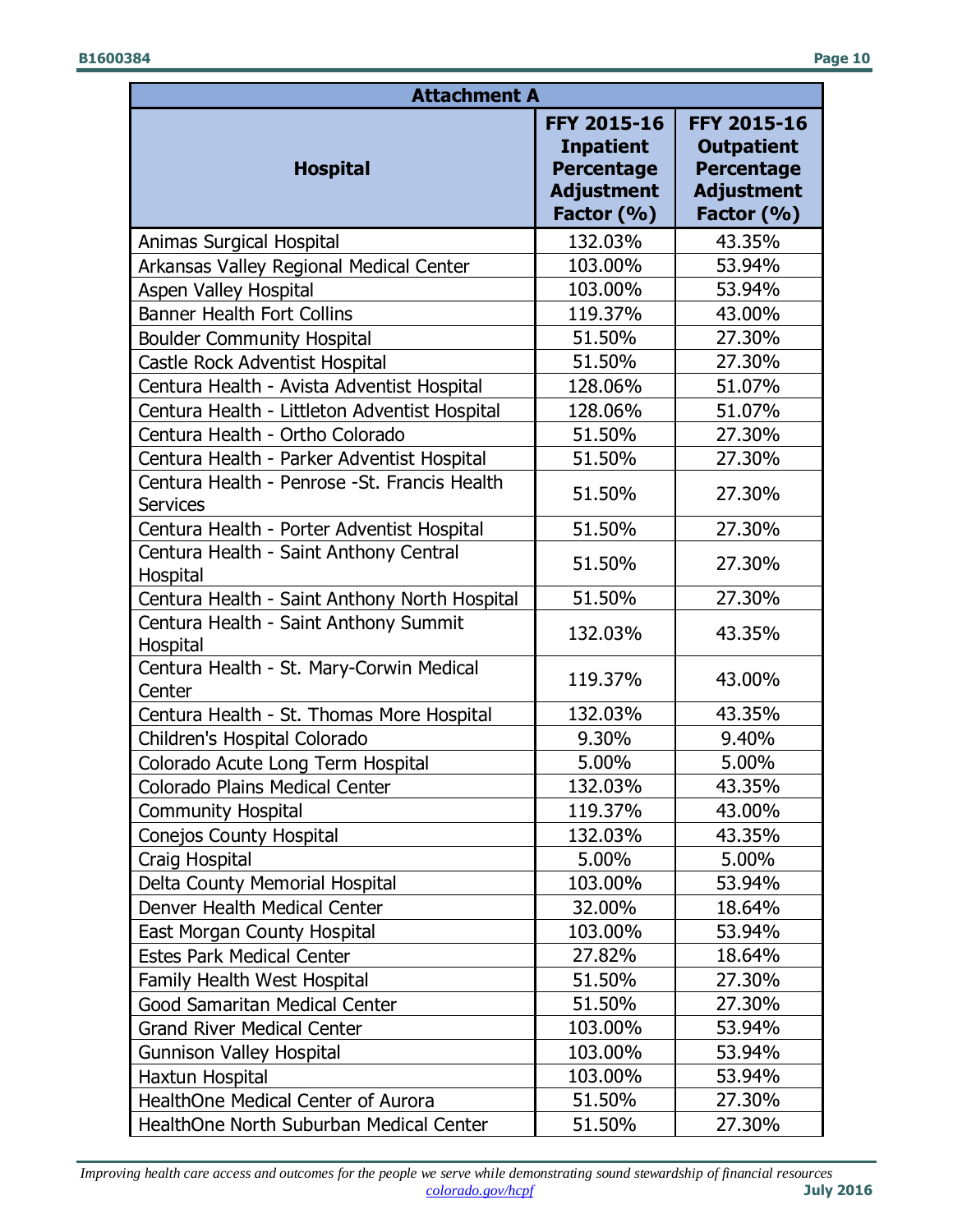| HealthOne Presbyterian/St. Luke's Medical                        | 128.06% | 51.07%           |
|------------------------------------------------------------------|---------|------------------|
| Center                                                           |         |                  |
| <b>HealthOne Rose Medical Center</b>                             | 128.06% | 51.07%<br>27.30% |
| HealthOne Sky Ridge Medical Center                               | 51.50%  |                  |
| HealthOne Spalding Rehabilitation Hospital                       | 5.00%   | 5.00%            |
| <b>HealthOne Swedish Medical Center</b>                          | 128.06% | 51.07%           |
| HealthSouth Rehabilitation Hospital - Colorado<br><b>Springs</b> | 5.00%   | 5.00%            |
| HealthSouth Rehabilitation Hospital - Denver                     | 5.00%   | 5.00%            |
| Heart of the Rockies Regional Medical Center                     | 103.00% | 53.94%           |
| Keefe Memorial Hospital                                          | 103.00% | 53.94%           |
| Kindred Hospital                                                 | 5.00%   | 5.00%            |
| Kindred Hospital Aurora                                          | 5.00%   | 5.00%            |
| Kit Carson County Memorial Hospital                              | 103.00% | 53.94%           |
| Kremmling Memorial Hospital                                      | 103.00% | 53.94%           |
| Lincoln Community Hospital and Nursing Home                      | 103.00% | 53.94%           |
| Longmont United Hospital                                         | 51.50%  | 27.30%           |
| <b>Lutheran Medical Center</b>                                   | 51.50%  | 27.30%           |
| <b>McKee Medical Center</b>                                      | 119.37% | 43.00%           |
| <b>Medical Center of the Rockies</b>                             | 119.37% | 43.00%           |
| Melissa Memorial Hospital                                        | 103.00% | 53.94%           |
| <b>Memorial Hospital</b>                                         | 25.00%  | 18.64%           |
| <b>Mercy Medical Center</b>                                      | 132.03% | 43.35%           |
| Montrose Memorial Hospital                                       | 103.00% | 53.94%           |
| Mount San Rafael Hospital                                        | 132.03% | 43.35%           |
| National Jewish Health                                           | 51.50%  | 27.30%           |
| North Colorado Medical Center                                    | 27.82%  | 18.64%           |
| Northern Colorado Long Term Acute Care<br>Hospital               | 5.00%   | 5.00%            |
| Northern Colorado Rehabilitation Hospital                        | 5.00%   | 5.00%            |
| Pagosa Mountain Hospital                                         | 103.00% | 53.94%           |
| <b>Parkview Medical Center</b>                                   | 119.37% | 43.00%           |
| Pikes Peak Regional Hospital                                     | 132.03% | 43.35%           |
| Pioneers Hospital                                                | 103.00% | 53.94%           |
| <b>Platte Valley Medical Center</b>                              | 51.50%  | 27.30%           |
| Poudre Valley Hospital                                           | 27.82%  | 18.64%           |
| <b>Prowers Medical Center</b>                                    | 103.00% | 53.94%           |
| Rangely District Hospital                                        | 103.00% | 53.94%           |
| Rio Grande Hospital                                              | 132.03% | 43.35%           |
| Saint Joseph Hospital                                            | 128.06% | 51.07%           |
| San Luis Valley Regional Medical Center                          | 132.03% | 43.35%           |
| Sedgwick County Memorial Hospital                                | 103.00% | 53.94%           |
| Select Long Term Care Hospital                                   | 5.00%   | 5.00%            |
| Select Specialty Hospital - Denver                               | 5.00%   | 5.00%            |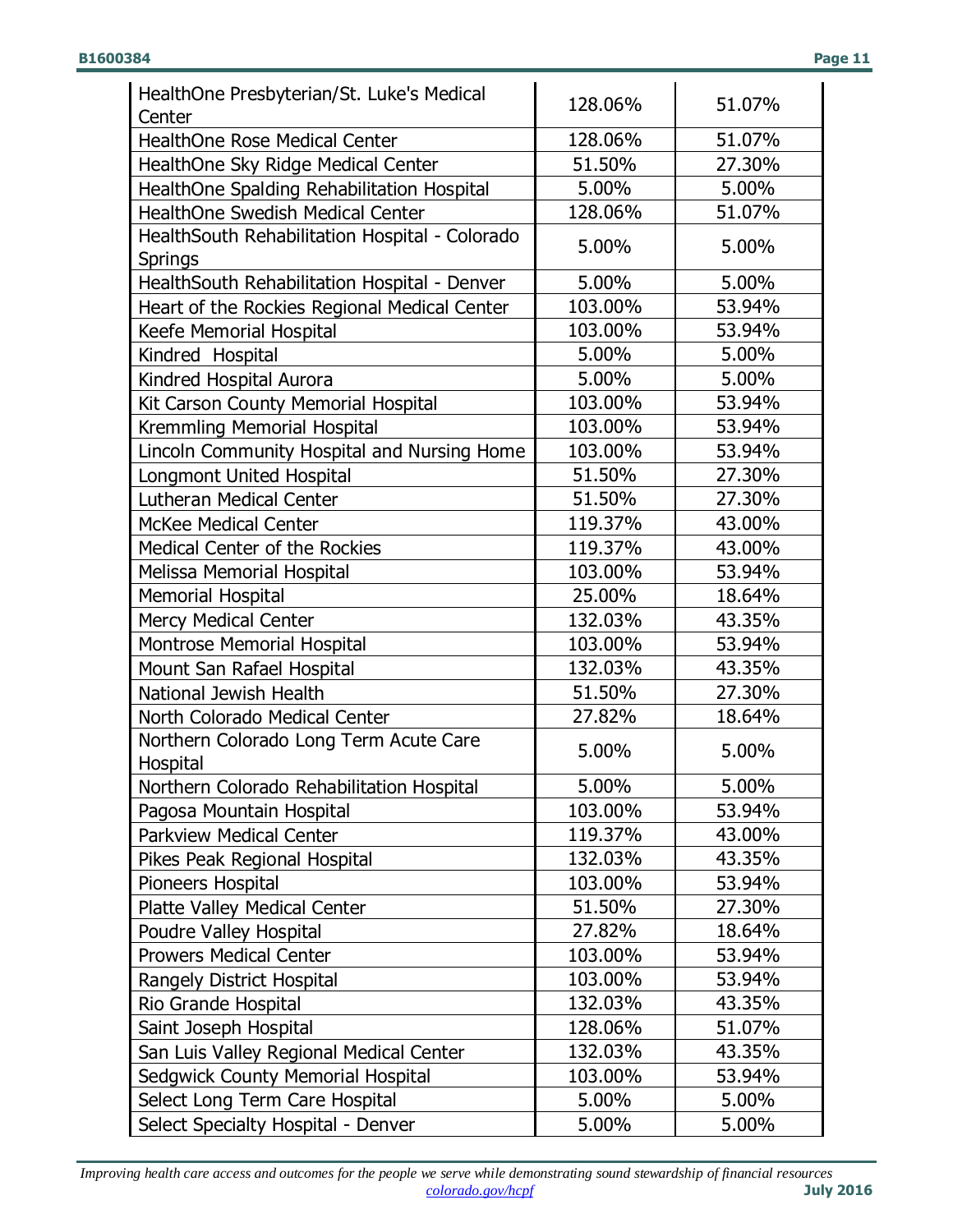| Select Specialty Hospital - Denver South<br>Campus | 5.00%   | 5.00%  |  |
|----------------------------------------------------|---------|--------|--|
| Southeast Colorado Hospital                        | 103.00% | 53.94% |  |
| Southwest Memorial Hospital                        | 103.00% | 53.94% |  |
| Spanish Peaks Regional Health Center               | 103.00% | 53.94% |  |
| St. Mary's Hospital and Medical Center             | 128.06% | 51.07% |  |
| St. Vincent General Hospital District              | 103.00% | 53.94% |  |
| <b>Sterling Regional MedCenter</b>                 | 132.03% | 43.35% |  |
| The Memorial Hospital                              | 103.00% | 53.94% |  |
| University of Colorado Hospital                    | 19.42%  | 28.97% |  |
| Vail Valley Medical Center                         | 132.03% | 43.35% |  |
| <b>Valley View Hospital</b>                        | 132.03% | 43.35% |  |
| Vibra Long Term Acute Care Hospital                | 5.00%   | 5.00%  |  |
| <b>Weisbrod Memorial County Hospital</b>           | 103.00% | 53.94% |  |
| <b>Wray Community District Hospital</b>            | 103.00% | 53.94% |  |
| Yampa Valley Medical Center                        | 132.03% | 43.35% |  |
| Yuma District Hospital                             | 103.00% | 53.94% |  |

# **Immunization Providers**

# **New Web Hub for Immunization Information**

<span id="page-11-1"></span><span id="page-11-0"></span>The Colorado Department of Public Health and Environment (CDPHE) has launched a new webbased resource for providers who want to build a successful immunization program. This new [Vaccine Resources](https://www.colorado.gov/pacific/cdphe/healthcare/vaccine-resources) hub is designed to give health care providers tools to help vaccinate their patient population.

This resource hub offers a variety of tools to assist with challenges that providers may encounter in their immunization programs, including:

- Resources to support providers with vaccine administration
- An overview of private sector services and vendors that support inventory management
- Job aids and video training to support providers in the proper storage and handling of vaccines
- Resources for providers seeking reimbursement for services offered to insured patients
- Tools and resources to improve vaccination rates
- Information regarding the Vaccines for Children (VFC) program that uses federal funding to provide low- or no-cost vaccines to children who might not otherwise be vaccinated because of inability to pay
- An online form to submit questions to immunization clinical staff

CDPHE offers a peer-to-peer provider mentoring program. The project goal is to promote vaccine administration for all children seen in a primary care medical home during the well-child visit. More information about this program can be found on the [resource hub.](https://www.colorado.gov/pacific/cdphe/healthcare/vaccine-resources)

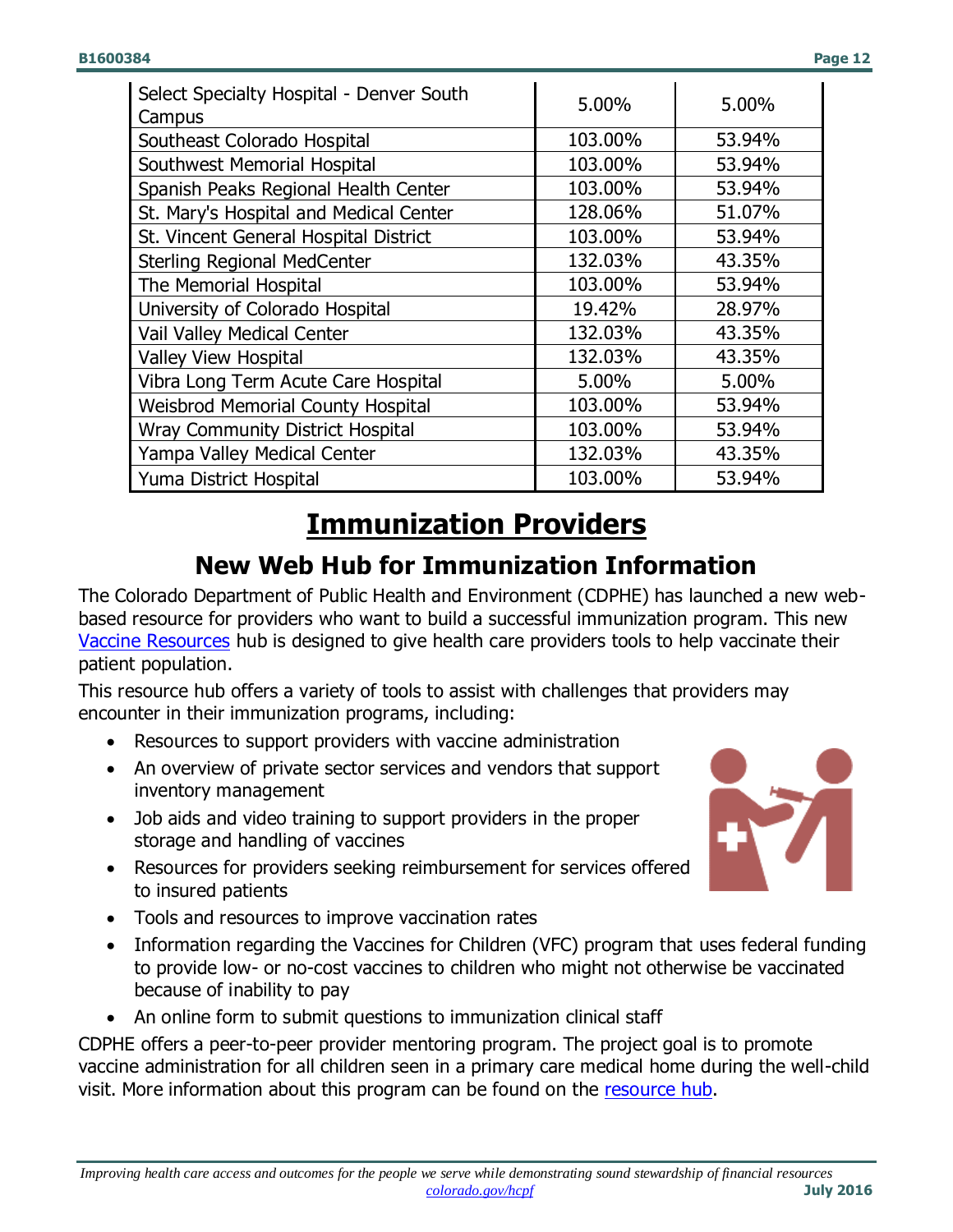# **Obstetrical Care Providers**

## <span id="page-12-1"></span><span id="page-12-0"></span>**Maternity Services – Revision of Billing for Delivery of Multiple Gestations**

### **Billing Clarification for Multiple Gestations: Twins**

To avoid claim denials and National Correct Coding Initiative (NCCI) edits on claims involving the delivery of multiple infants, additional information is required.

Effective August 1, 2016, to bill for a cesarean delivery or vaginal deliveries for multiple infants, the following guidelines should be used:

- 1. The appropriate diagnostic code that describes the pregnancy, appropriate gestational history, and outcome of delivery, and
- 2. The appropriate Current Procedural Terminology (CPT) codes, modifiers, and unit values as set forth below.



#### **For Cesarean Deliveries**

- Bill ONLY one CPT code and only ONE unit for the complete cesarean delivery, regardless of the number of babies delivered.
- Whether reporting for a: global delivery (**59510** or **59618**), delivery only (**59514** or **59620**), or delivery including post-partum care (**59515** or **59622**) only one cesarean procedure (with one incision) is being performed.
- Use the most accurate/complete procedure code that describes the antenatal care, delivery history, current delivery type, and any postnatal care provided for the current pregnancy.

## **For Vaginal Deliveries**

Bill vaginal deliveries for multiples using the guidelines outlined below:

#### **For the first infant (Baby A):**

- o Use the most accurate/complete procedure code that describes the antenatal care, delivery history, current delivery type, and any postnatal care provided for the current pregnancy.
- $\circ$  Bill only one (1) unit of service for Baby A.

For example:

For vaginal delivery codes, you may choose and combine: **59400** or **59410** with **59409**.

For vaginal deliveries (after a previous cesarean delivery), use: **59610** or **59614** with **59612**.

#### **For an additional infant (Baby B):**

- o Use one (1) of the above listed "delivery only" codes: **59409** or **59612**.
- $\circ$  Choose the code associated with the same delivery history and type that you used for Baby A.
- o Include **modifier '22'** in the first position for Baby B.
- $\circ$  Bill one (1) unit of service for the additional infant.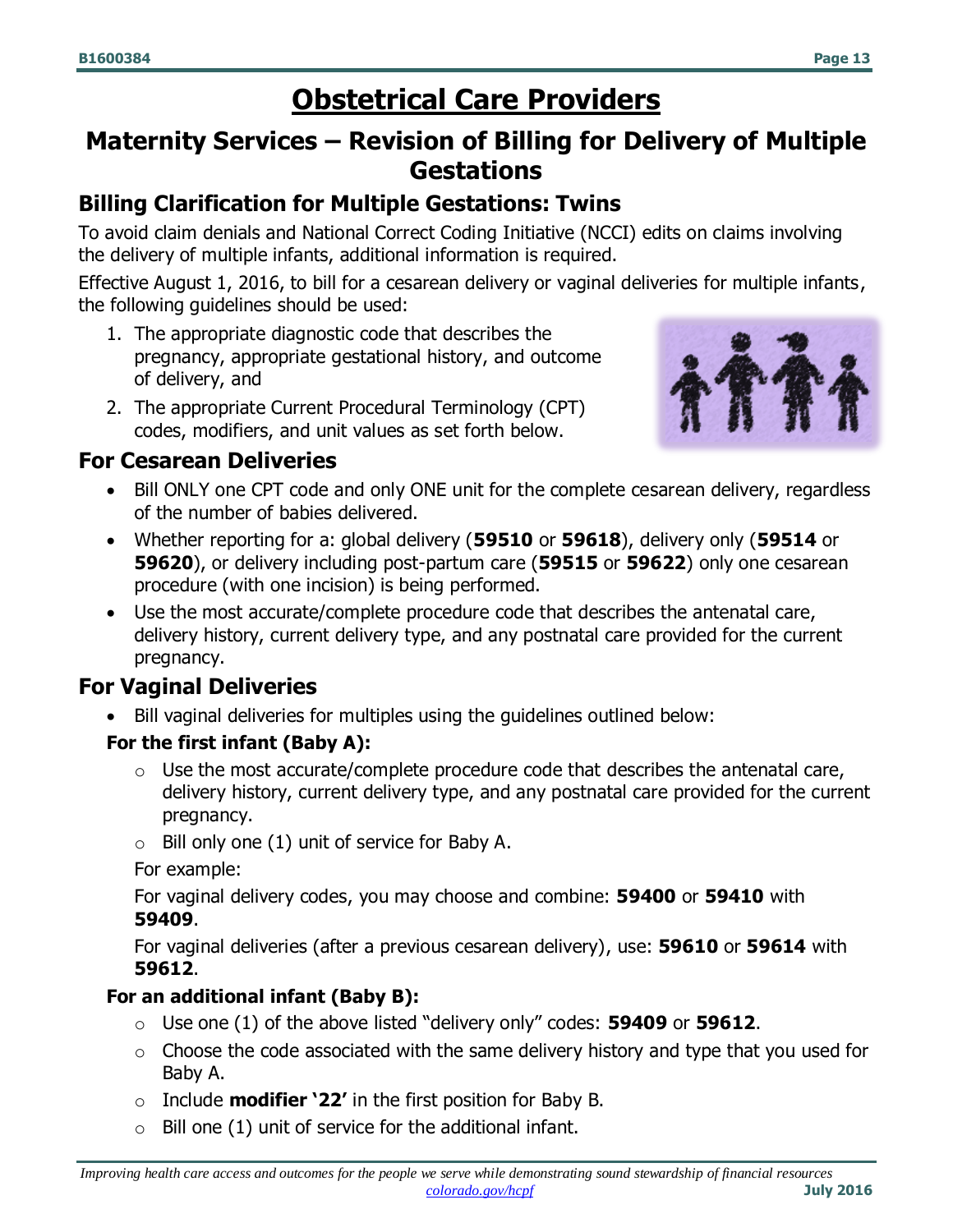- o Each infant should be listed on a separate line.
- $\circ$  Use the delivery date as the date of service.

If identical codes are needed for billing both Baby A and Baby B, you must submit a paper claim and proper documentation to support use of identical/duplicate codes.

#### **For Vaginal Deliveries Followed by a Cesarean Delivery**

#### **For a Vaginal Delivery of the first infant (Baby A):**

- o Use either code **59409** or **59612** "vaginal delivery only" for Baby A.
- o Include **modifier '22'** in the first position for Baby A.
- $\circ$  Bill only one (1) unit of service.

#### **For Cesarean Delivery of Baby B:**

 $\circ$  Use the most accurate/complete global cesarean procedure code that describes the antenatal and/or postnatal care or delivery only care provided for the current pregnancy.



- o Use one of the following codes for Baby B: global delivery (**59510** or **59618**), delivery only (**59514** or **59620**), or delivery including post-partum care (**59515** or **59622**)
- $\circ$  Choose the Cesarean code associated with the same delivery history you used for Baby A: (**59510** or **59515** with **59409**) OR (**59618**, **59620** or **59622** with **59612**).
- $\circ$  Bill one (1) unit of service for Baby B.
- $\circ$  Each infant should be listed on a separate line.
- $\circ$  Use the delivery date as the date of service.

#### **NCCI Edit Requirements:**

- NCCI edits prevent vaginal delivery CPT codes **59400**, **59409**, and **59410** from being billed or combined with the Cesarean Delivery Only CPT code **59514**.
- Use **modifier 'XU'** in the second position when billing the following delivery code combinations:

**59410** with **59409 59610** with **59612 59614** with **59612**

#### **Billing Examples:**

| <b>Identified Infant</b> | <b>CPT</b><br>(examples) | 1 <sup>st</sup> Modifier | <b>2nd Modifier</b> | # of Units |  |
|--------------------------|--------------------------|--------------------------|---------------------|------------|--|
| <b>Pregnancy #1</b>      |                          |                          |                     |            |  |
| Baby A                   | 59400                    | none                     | none                |            |  |
| Baby B                   | 59409                    | 22                       | none                |            |  |
| <b>Pregnancy #2</b>      |                          |                          |                     |            |  |
| Baby A                   | 59610                    | none                     | none                |            |  |
| Baby B                   | 59612                    | 22                       | XU                  |            |  |
| <b>Pregnancy #3</b>      |                          |                          |                     |            |  |
| Baby A                   | 59409                    | 22                       | none                |            |  |
| Baby B                   | 59510                    | none                     | none                |            |  |

Please refer to the [Obstetrical Care billing manual](https://www.colorado.gov/pacific/sites/default/files/CMS1500_OB_7.pdf), in the "Procedure Coding" section for more complete descriptions of the above listed codes.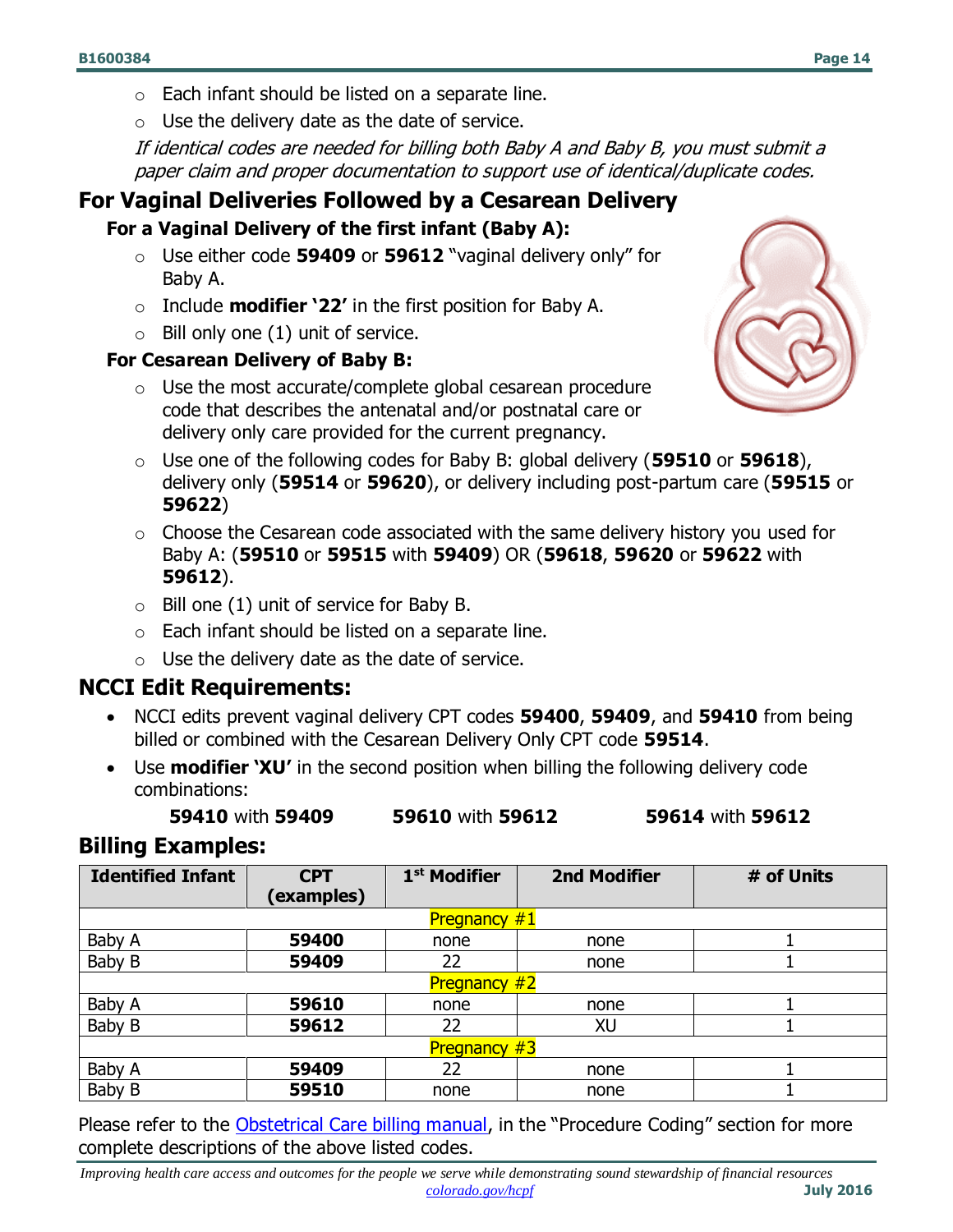# <span id="page-14-0"></span>**Outpatient Radiology and Imaging Providers**

## **Attention Outpatient Radiology and Imaging Providers**

<span id="page-14-1"></span>Effective July 1, 2016, the following non-emergent CT, MRI, and PET procedures will require prior authorization. These codes are being adjusted to correctly require a PAR and may be referenced in the updated [Outpatient Imaging and Radiology billing manual.](https://www.colorado.gov/pacific/sites/default/files/CMS1500_Outpatient_Imaging_and_Radiology_8.pdf) This affects UB-04 facility and CMS 1500 practitioner claim types.

- **78710** Kidney imaging morphology tomographic
- **76497** Unlisted CT procedure
- **76498** Unlisted MRI procedure
- **G0219** PET imaging whole body
- **G0235** PET imaging, any site not otherwise specified
- **G0252** PET full and partial ring, for initial diagnosis of breast cancer

<span id="page-14-2"></span>Please contact [Alex.Weichselbaum@state.co.us](mailto:Alex.Weichselbaum@state.co.us) with questions.

# **Pharmacy Providers**

# <span id="page-14-3"></span>**New Vendor for Setting Average Acquisition Cost (AAC) Rates**

Effective July 1, 2016, Myers and Stauffer took over as the Department's new pharmacy AAC rate setting vendor. As a result, the contact information for submitting AAC price inquiries and pharmacy acquisition cost data has changed.

**All AAC price inquiries** should be emailed to [copharmacy@mslc.com](mailto:copharmacy@mslc.com) or faxed to 317-571- 8481.

**Pharmacy acquisition cost data** should be emailed to **pharmacy@mslc.com**, Attn: Colorado Survey.

**The data** may also be mailed to:

Myers and Stauffer 9265 Counselors Row Suite 100 Indianapolis, IN 46240

Please contact the Myers and Stauffer's help desk line at 800-591-1183 for questions concerning the AAC price inquiries or the submission of acquisition cost data. AAC rates will also be posted on the [Myers and Stauffer website.](http://www.mslc.com/Colorado)

## <span id="page-14-4"></span>**Durable Medical Equipment, Prosthetics, Orthotics and Supplies (DMEPOS) Unit Limit and Prior Authorization Review**



In order to demonstrate sound stewardship of state resources and ensure that Health First Colorado members have access to and receive appropriate care, the Department sets reasonable limits on the type and amount of durable medical equipment and supplies that may be obtained without a prior authorization. The Department reviews



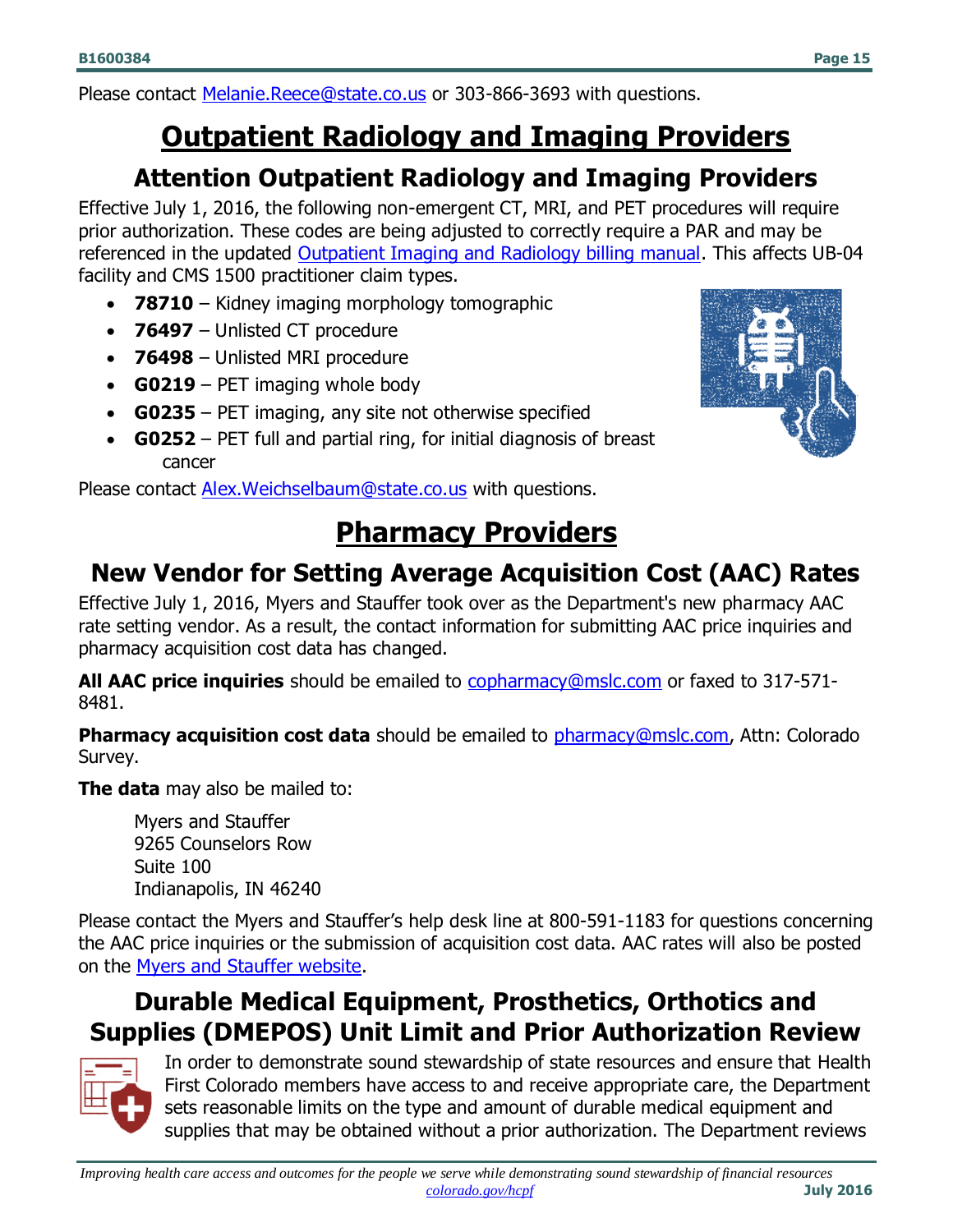this criteria with the help of the Colorado Association for Medical Equipment Services [\(CAMES\)](http://cames.org/) and seeks provider feedback prior to final decisions.

<span id="page-15-0"></span>The Department will publish suggested new and revised unit limits in the August, September, and October provider bulletins, along with providing information on how to submit feedback.

# **Billing Manual Updates**

### **Continuous and Bi-level Positive Airway Pressure Devices (CPAP/BiPAP)**

Clarification and additional information regarding the coverage of CPAPs and BiPAPs has been added to page three and largely removed from the Comments column of the code table. Effective July 1, 2016, all criteria in the billing manual regarding CPAPs and BiPAPs are in place. Any PARs currently under review or submitted through July 15, 2016 that met previous criteria, but do not meet the newly published criteria, will be managed on a case-by-case basis.

The Department is currently reviewing the Prior Authorization requirement of a compliance level of 80 percent with a nightly average of at least five hours, so this may be modified in the upcoming months.

### **Rendering Provider vs. Billing Provider**

For DMEPOS claims, a Rendering Provider is no longer required. The billing manual has been updated to reflect this change. The billing provider's information is still required.

<span id="page-15-1"></span>Please contact **HCPF** DME@state.co.us with questions.

# **Preferred Drug List (PDL) Update**

Effective July 1, 2016, these are the following drug classes and preferred agents:

**Newer generation antihistamines and combinations:** Preferred products will be cetirizine (generic OTC Zyrtec) (tab, chew tab, syrup), loratadine (generic OTC Claritin) (tab, syrup)

**Angiotensin Receptor Blockers and combinations:** Preferred products will be Benicar, irbesartan, losartan, valsartan, Benicar-HCT, Diovan-HCT, losartan/HCTZ

**Renin Inhibitors and Combinations:** No preferred products

**Fibromyalgia agents:** Preferred products will be: Lyrica, duloxetine

**Inhaled Anticholinergics and combinations:** Preferred products will be albuterol/ipratropium, ipratropium, Atrovent HFA, Combivent Respimat, Spiriva Handihaler

**Short-acting Inhaled Beta 2 agonists:** Preferred products will be albuterol solution, Proair HFA inhaler

**Long-acting Inhaled Beta 2 agonists:** Preferred product will be Serevent but will still require a PA

**Inhaled corticosteroids:** Preferred products will be budesonide nebules (0.25mg and 0.5mg), Pulmicort nebules (1mg) Asmanex Twisthaler, Flovent HFA and Diskus, QVAR

**Inhaled corticosteroid combinations:** Advair Diskus, Dulera

 **Advair HFA will no longer be preferred. Health First Colorado members will need to get a prescription for a preferred product or seek a prior authorization.**



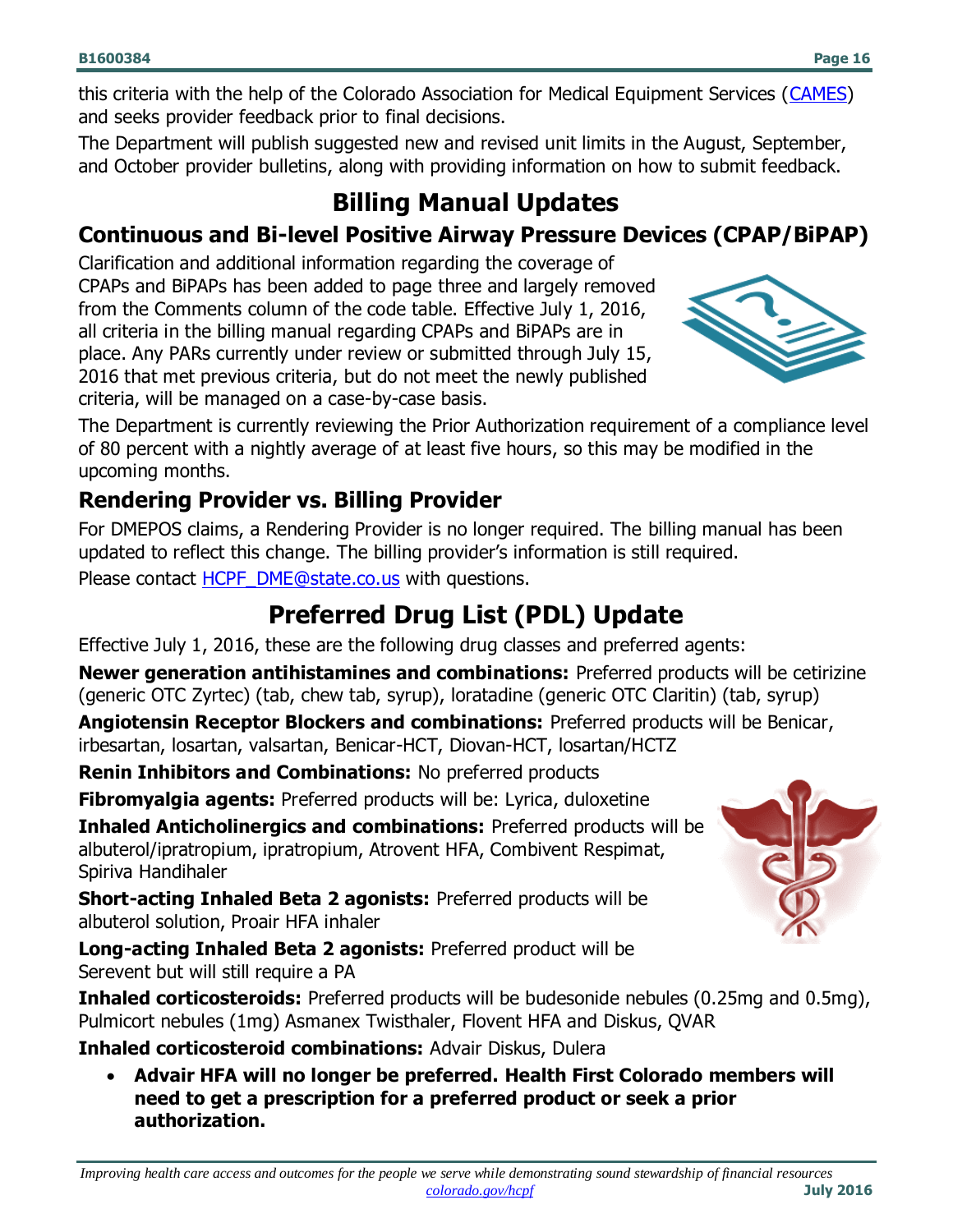**Long Acting Oral Opioids:** Preferred products will be methadone, fentanyl patches, morphine sulfate ER, tramadol ER

• Butrans patch with single step edit

**Skeletal muscle relaxants:** Preferred products will be baclofen, cyclobenzaprine, tizanidine Testosterone: Preferred products will be Androgel 1.62%, Androderm, Depo-Testosterone (brand and generic)

#### **Topical Immunomodulators:** Preferred product will be Elidel

The July 1, 2016, PDL is posted on the Department's website. This can be found by on the [Provider Forms](https://www.colorado.gov/pacific/hcpf/provider-forms) web page in the Pharmacy section. Please refer to the latest PDL for all the detailed prior authorization criteria.

## **Pharmacy and Therapeutics Committee Meeting**

#### <span id="page-16-0"></span>**Tuesday, July 5, 2016**

1:00 p.m.  $-5:00$  p.m. 303 E 17th Avenue 11th floor Conference Rooms

## **Drug Utilization Review (DUR) Board Update**

<span id="page-16-1"></span>The DUR board has openings for a physician and an industry representative. The physician board member shall serve a two-year term. The industry position is a one-year term, non-voting position.

If you are interested in serving, please submit your curriculum vitae (CV) or resume through one of the following options:

By email:

[Robert.Lodge@state.co.us](mailto:Robert.Lodge@state.co.us)

By mail:

Colorado Department of Health Care Policy and Financing Attn: Robert Lodge 1570 Grant St Denver, CO 80203

By fax:

303-866-3590

<span id="page-16-2"></span>The deadline for this submission will be **July 22, 2016**.

# **Physical and Occupational Therapy Providers**

## <span id="page-16-3"></span>**Attention Outpatient Physical and Occupational Therapists**

Effective July 1, 2016, the Department changed the claim payment system to align with the policies outlined in the Medicaid State Plan. This change affected the following benefit limitations:

|                                        | Children (ages $0 - 20$ )                  | Adults (ages $21+$ )                           |
|----------------------------------------|--------------------------------------------|------------------------------------------------|
| <b>Rehabilitative Benefit</b><br>Limit | Covered for all children<br>without limit. | Limited to 48 units of<br>service per 12-month |
|                                        |                                            | period                                         |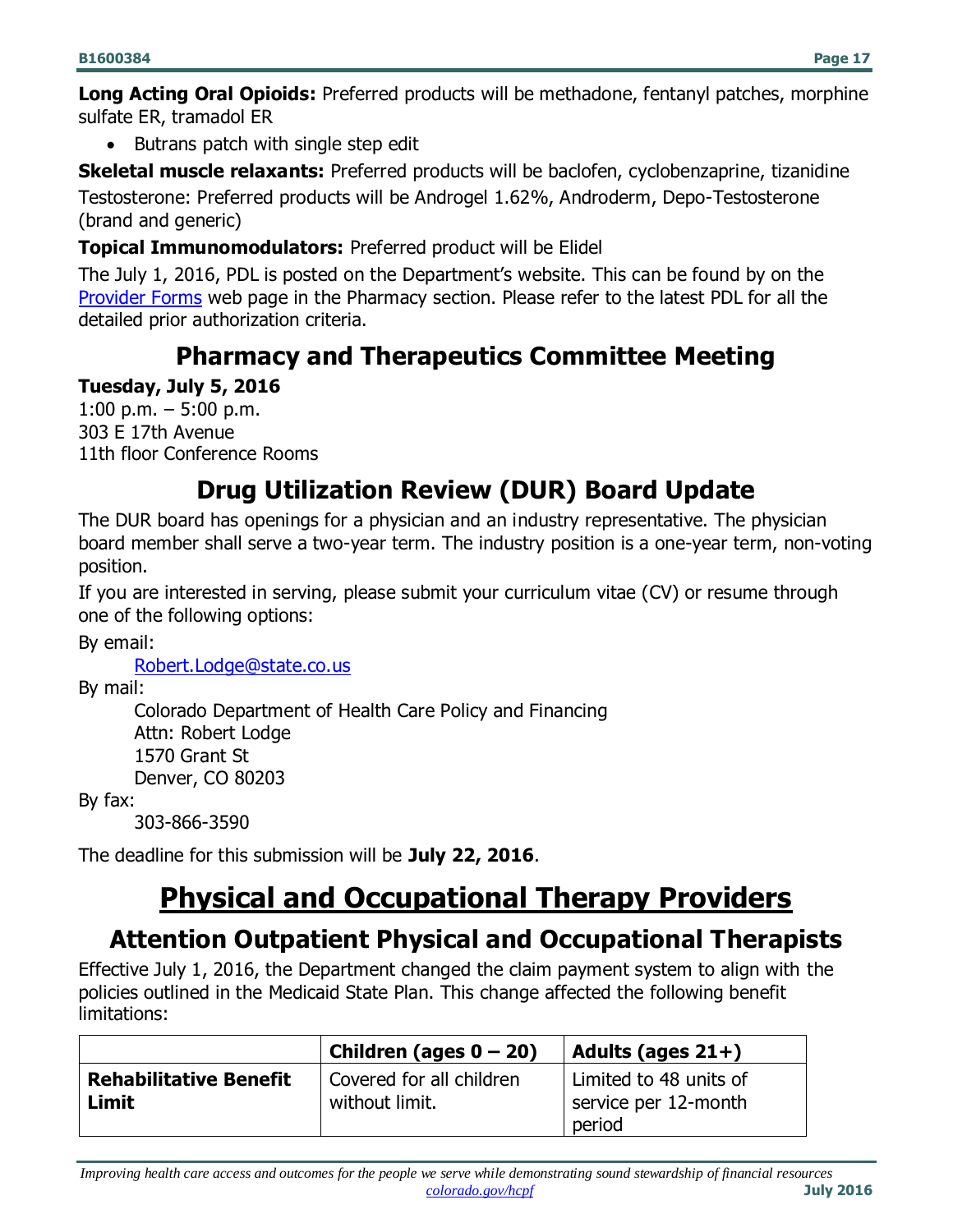| <b>Habilitative Benefit</b><br>Limit          | Covered for all children<br>without limit. See billing<br>manual for details.                                                                                                  | Limited to 48 units of<br>service per 12-month<br>period covered for certain<br>adult members only. See<br>billing manual for details.                                                                     |
|-----------------------------------------------|--------------------------------------------------------------------------------------------------------------------------------------------------------------------------------|------------------------------------------------------------------------------------------------------------------------------------------------------------------------------------------------------------|
| <b>Prior Authorization</b><br><b>Required</b> | Yes, to exceed the initial<br>48 units per 12-months<br>which do not require prior<br>authorization. Habilitative<br>services always require a<br>prior authorization request. | Not required for<br>Rehabilitative benefits.<br>Always required for<br>Habilitative benefits.                                                                                                              |
| <b>Billing Cycle</b>                          | Claims for services beyond<br>48 units per 12-months<br>that do not have prior<br>authorization will be<br>denied.                                                             | Claims for rehabilitative<br>services beyond 48 units<br>per 12-months will be<br>automatically denied.<br>Claims for habilitative<br>services which do not have<br>prior authorization will be<br>denied. |

#### **Further Policy Guidance**

- The 48 unit limit is any combination of PT and OT from any provider.
- Units will begin decrementing against the 48 limit from the first date of service. The 48 unit maximum will be refreshed on the  $366<sup>th</sup>$  day from the first date of service.
- Existing approved prior authorization which spans, or exceeds, a member's 21st birthday is not affected. Providers may still bill for services for which prior authorization has already been obtained, regardless of the member's age.
- Future prior authorization requests submitted on or after July 1, 2016 for children nearing their 21st birthday will be automatically end-dated to the last day of their 20th year of age.
- $\bullet\bullet\bullet$  At this time, the Department does not have the technical capability to display, for providers or members, the remaining benefit unitamount that a member has for physical and occupational therapy. The Department is working to program this capability for 2017. It is therefore recommended (but not required) that providers always seek prior authorization for children to avoid rendering services that cannot be paid because a prior authorization is not on file. Providers of adult services are advised to closely monitor the number of units they have billed and inform members when their benefit is nearing exhaustion.
- The Department posted the adult benefit limitation on the Member Benefits and Services [Overview](https://www.colorado.gov/hcpf/colorado-medicaid-benefits-services-overview) website; however, providers are encouraged to remind the adult member of this limitation at the onset of services.

In mid-July, the Department will publish two Frequently Asked Questions documents to the [Provider Information](https://www.colorado.gov/pacific/hcpf/provider-information) website: One for providers, and one for members.

Benefit coverage information detailing this policy can be found in the [Physical and Occupational](https://www.colorado.gov/pacific/hcpf/benefits-collaborative-approved-benefits-standards)  [Therapy Benefit Coverage Standard.](https://www.colorado.gov/pacific/hcpf/benefits-collaborative-approved-benefits-standards)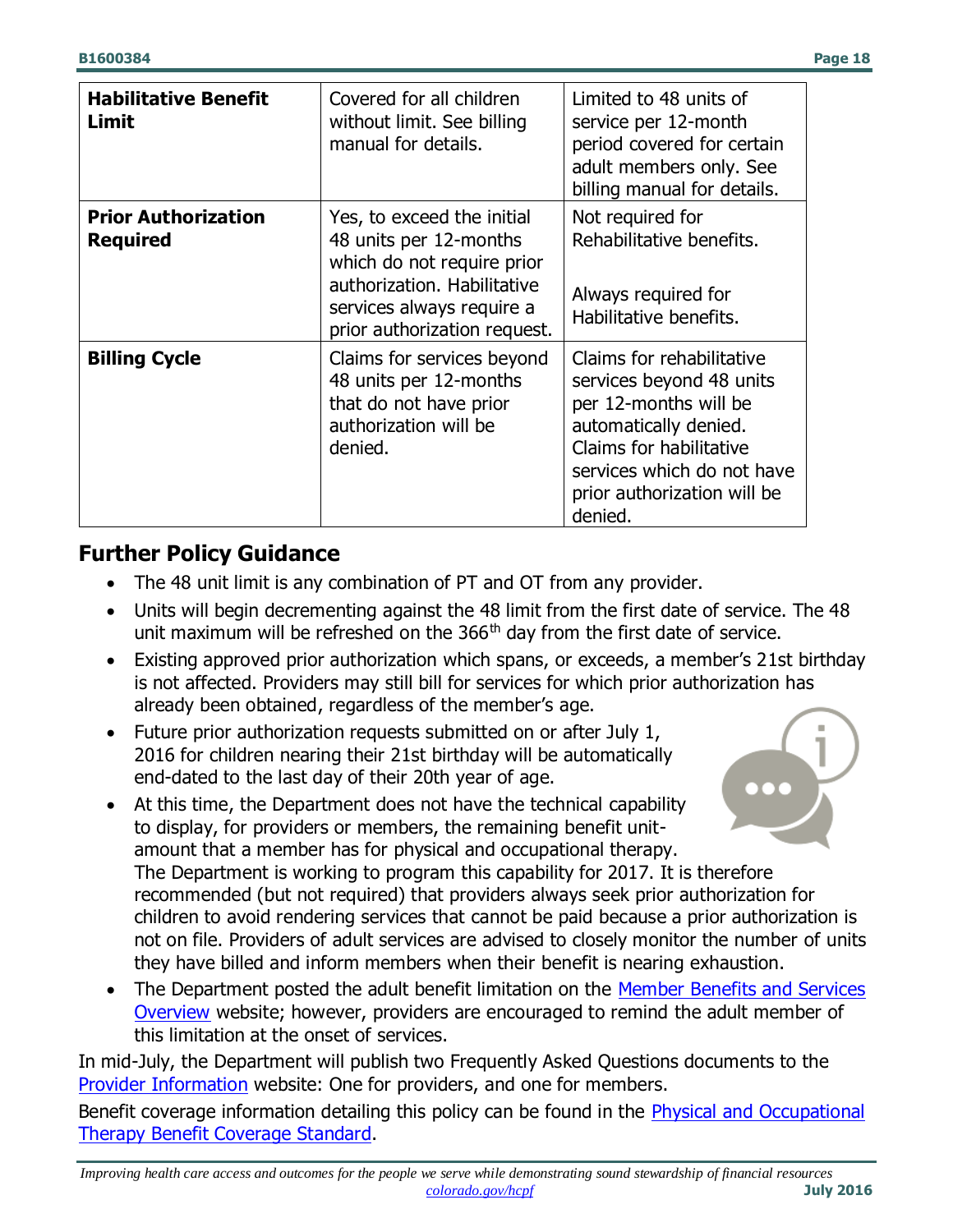Further billing information can be located in the Outpatient Physical and Occupational Therapy [billing manual.](https://www.colorado.gov/pacific/hcpf/billing-manuals)

Please contact **Alex.Weichselbaum@state.co.us** with questions.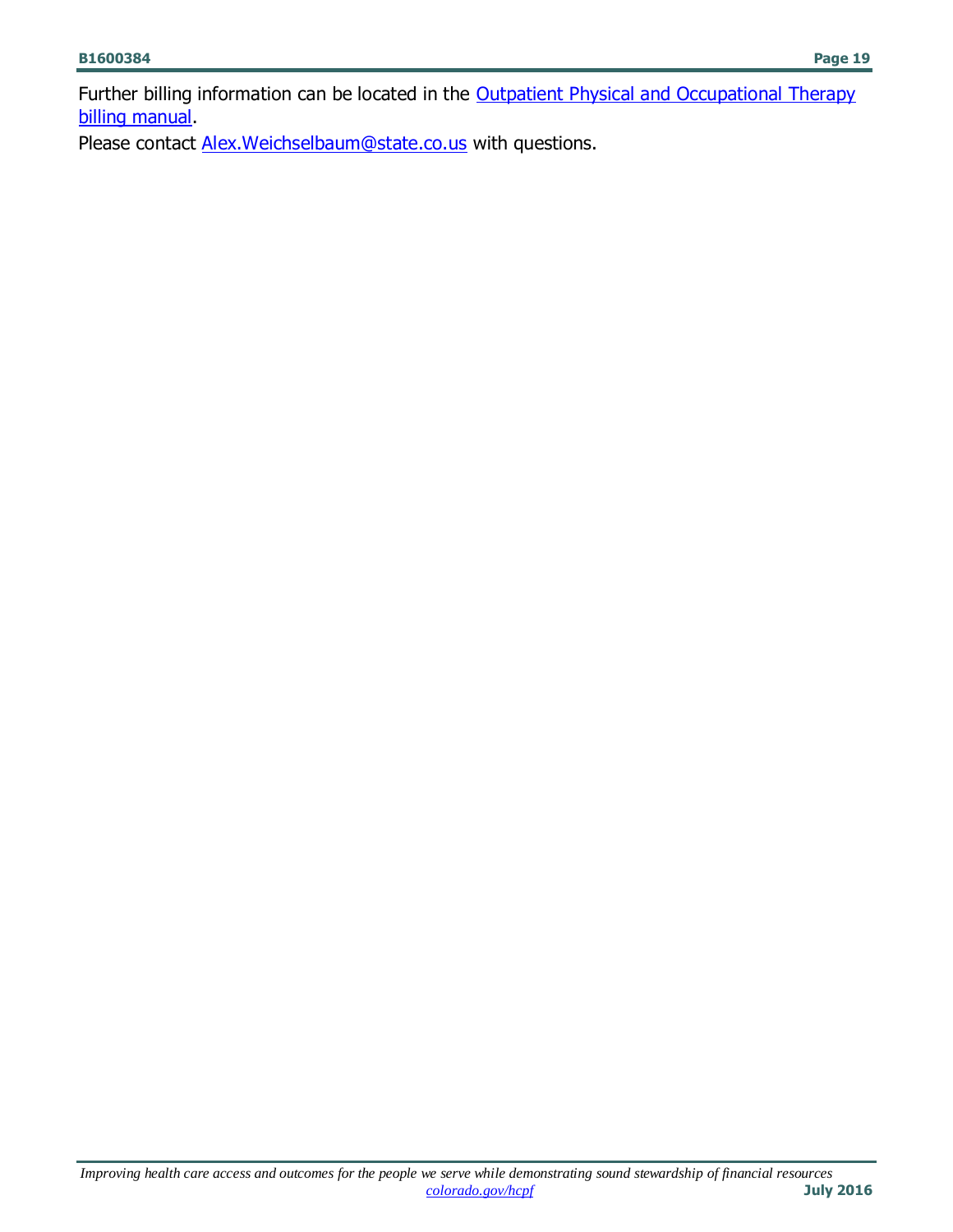# **July and August 2016 Provider Workshops**

#### <span id="page-19-0"></span>**Provider Billing Workshop Sessions and Descriptions**

Provider billing workshops include both Colorado Medical Assistance Program billing instructions and a review of current billing procedures.

The current and following month's workshop calendars are included in this bulletin.

Class descriptions and workshop calendars are also posted in the [Provider Training](https://www.colorado.gov/hcpf/provider-training) section of the Department's website.

### **Who Should Attend?**

Staff who submit claims, are new to billing Health First Colorado services, need a billing refresher course, or administer accounts should consider attending one or more of the following Provider Billing Workshops. Courses are intended to teach, improve, and enhance knowledge of Colorado Medical Assistance Program claim submission.

| Sunday | Monday | Tuesday                                                                                                                         | Wednesday                                                                                 | Thursday                                                                                                                                                                                          | Friday                                                                                                        | Saturday |
|--------|--------|---------------------------------------------------------------------------------------------------------------------------------|-------------------------------------------------------------------------------------------|---------------------------------------------------------------------------------------------------------------------------------------------------------------------------------------------------|---------------------------------------------------------------------------------------------------------------|----------|
| 10     | 11     | 12<br><b>CMS 1500</b><br>9:00 a.m.-11:30 a.m.<br>Web Portal 837P<br>11:45 a.m.-12:30<br>p.m.<br>PT/OT/ST<br>1:00 p.m.-3:00 p.m. | 13<br><b>UB-04</b><br>9:00 a.m.-11:30 a.m.<br>Web Portal 837I<br>11:45 a.m.-12:30<br>p.m. | 14                                                                                                                                                                                                | 15<br>*WebEx*<br><b>CMS 1500</b><br>$9:00 a.m.-11:30$<br>a.m.<br>Web Portal 837P<br>11:45 a.m.-<br>12:30 p.m. | 16       |
| 17     | 18     | 19                                                                                                                              | 20                                                                                        | 21<br>*All Classes<br>WebEx*<br>Waiver<br>9:00 a.m.-11:30 a.m.<br>Web Portal 837P<br>11:45 a.m.-12:30<br>p.m.<br>Personal Care<br>$1:00$ p.m.-3:30 p.m.<br>Web Portal 837I<br>3:45 p.m.-4:30 p.m. | 22                                                                                                            | 23       |

#### **July 2016**

#### **August 2016**

| Sunday | Monday | Tuesdav                                                                                                                    | Wednesday                                                                                                            | Thursday                                                                                                              | Friday                                                                                                             | Saturday |
|--------|--------|----------------------------------------------------------------------------------------------------------------------------|----------------------------------------------------------------------------------------------------------------------|-----------------------------------------------------------------------------------------------------------------------|--------------------------------------------------------------------------------------------------------------------|----------|
|        | 8      | 9<br>$*$ WebEx $*$<br>CMS 1500<br>$9:00$ a.m. $-11:30$ a.m.<br>Web Portal 837P<br>$11:45$ a.m.- $12:30$<br>p.m.<br>*WebEx* | 10<br>*WebEx*<br><b>UB-04</b><br>$9:00$ a.m. $-11:30$ p.m.<br>Web Portal 837I<br>11:45 a.m.-12:30<br>p.m.<br>*WebEx* | 11<br>$*$ WebEx $*$<br>DME/Supply<br>$9:00$ a.m.-11:00 a.m.<br>$*$ WebEx $*$<br>Practitioner<br>$1:00$ p.m.-3:00 p.m. | 12<br>*WebEx*<br>Hospice<br>$9:00 a.m.-11:00$<br>a.m.<br>$*$ WebEx $*$<br>Transportation<br>1:00 p.m.-3:00<br>p.m. | 13       |
|        |        | Vision<br>$1:00$ p.m.-3:00 p.m.                                                                                            | <b>FOHC</b><br>$1:00$ p.m.-3:00 p.m.                                                                                 |                                                                                                                       |                                                                                                                    |          |

#### **Reservations are required for all workshops by:**

*Improving health care access and outcomes for the people we serve while demonstrating sound stewardship of financial resources [colorado.gov/hcpf](http://colorado.gov/hcpf)* **July 2016**